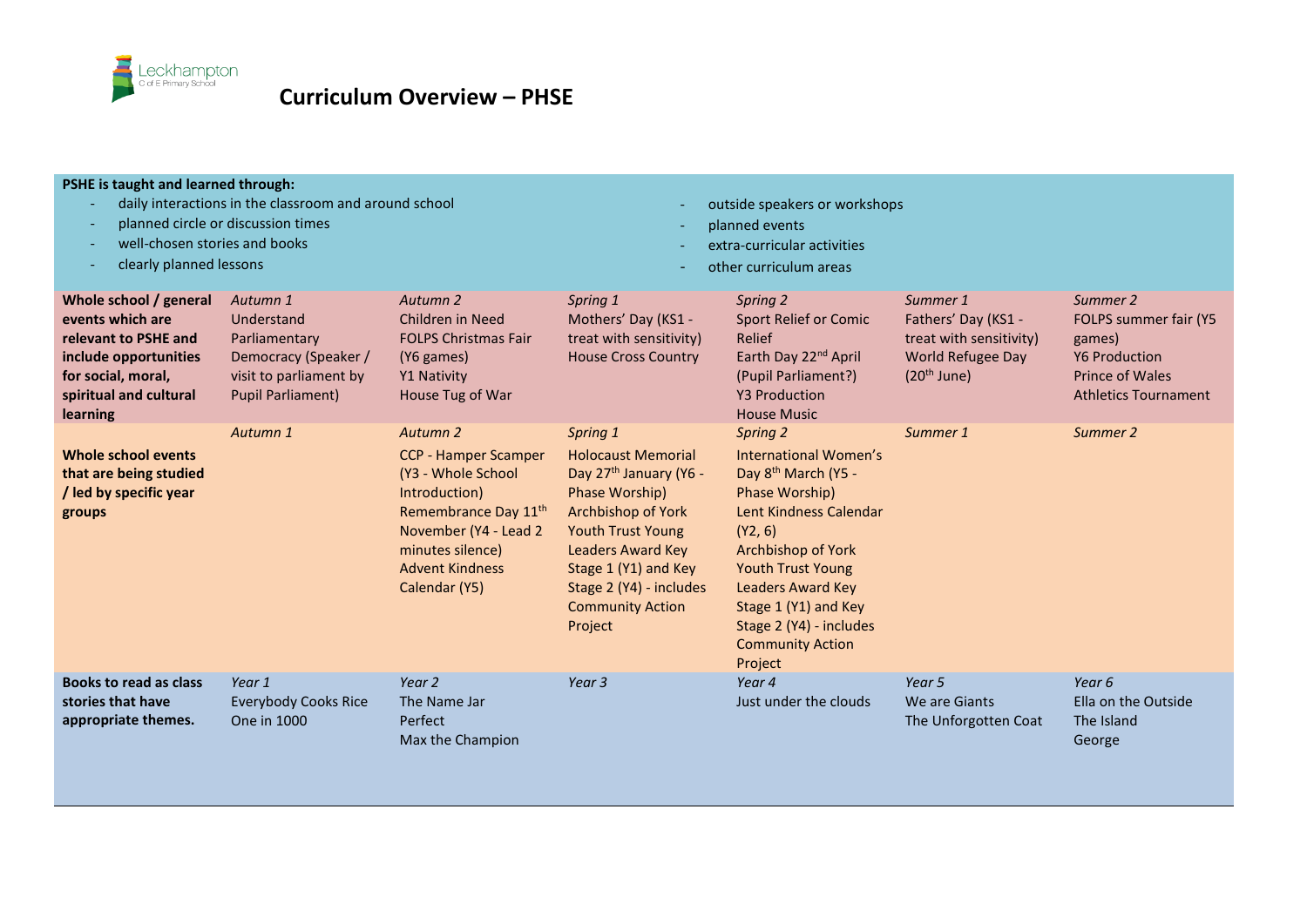

| Year<br>Group | Term     | Objectives                                                                                                                                                                                                                                                                                                                                                                                                                                             | Activities / vocabulary                                                                                                                                                                                                                                                                                         |
|---------------|----------|--------------------------------------------------------------------------------------------------------------------------------------------------------------------------------------------------------------------------------------------------------------------------------------------------------------------------------------------------------------------------------------------------------------------------------------------------------|-----------------------------------------------------------------------------------------------------------------------------------------------------------------------------------------------------------------------------------------------------------------------------------------------------------------|
| Year 1        | Autumn 1 | To know that in school and in wider society they can be expected to be<br>treated with respect by others, and that in turn they should show due<br>respect to others, including those in positions of authority.<br>To recognise that their behaviour can affect other people.<br>To know how to judge whether what they are feeling and how they are<br>behaving is appropriate and proportionate.<br>To know the conventions of courtesy and manners | To recap the school rules - Be kind, be respectful, be the best you can be -<br>and understand how these rules help them.<br>Teach Superb Walking - Smart, silent, single-file<br>Teach Stop and Look.<br>Understand that they will get recognition for making the right choices and<br>going above and beyond. |
|               |          | To know how important friendships are in making us feel happy and secure,<br>and how people choose and make friends                                                                                                                                                                                                                                                                                                                                    | Friendships - circle times<br>Good friends sorting cards (see resources)                                                                                                                                                                                                                                        |
|               |          | To know that people and other living things have rights and that everyone<br>has responsibilities to protect those rights (including protecting others<br>bodies and feelings, taking turns, sharing and understanding the need to<br>return things which are borrowed)                                                                                                                                                                                | Importance of taking turns and sharing-cover through day to day / circle<br>time activities. Link this to showing respect to other's possessions and bodies<br>and everyone has a right to feel safe and happy.                                                                                                 |
|               |          | To know that mental wellbeing is a normal part of daily life, in the same<br>way as physical health.<br>To know that there is a normal range of emotions and scale of emotions<br>that all humans experience in relation to different experiences and                                                                                                                                                                                                  | Riding the ups and downs (Facts4life resource) - discussion about what this<br>means<br>Little Miss and Mr Men activity<br>happiness, sadness, anger, fear, surprise, nervousness, confused, anxious,                                                                                                           |
|               |          | situations.<br>To know how to recognise and talk about their emotions, including having a<br>varied vocabulary of words to use when talking about their own and others'<br>feelings.                                                                                                                                                                                                                                                                   | miserable<br>Revisit through discussions throughout the year as appropriate                                                                                                                                                                                                                                     |
|               |          |                                                                                                                                                                                                                                                                                                                                                                                                                                                        | Use Focus for Learning activities and resources                                                                                                                                                                                                                                                                 |
|               |          | To know what to do about simple injuries at school.                                                                                                                                                                                                                                                                                                                                                                                                    | Circle time - discuss what injuries might occur at school. Talk about what to<br>do - when we need help and when we can cope (building resilience)                                                                                                                                                              |
|               |          | To know about personal hygiene and germs including bacteria, viruses, how<br>they are spread and the importance of handwashing.                                                                                                                                                                                                                                                                                                                        | Use e-bug lesson plan and poster (resources) and daily reminders!<br>Germs, bacteria, hygiene, washing, hand washing, spreading                                                                                                                                                                                 |
| Year 1        | Autumn 2 | To know about different types of bullying (including cyberbullying), the<br>impact of bullying, responsibilities of bystanders (primarily reporting<br>bullying to an adult) and how to get help.<br>To know the characteristics of friendships, including respect, truthfulness,<br>loyalty, trust, sharing interests and experiences and support with problems                                                                                       | Anti-bullying week<br>Whole school assembly on anti-bullying week<br>Review of Anti-bullying Charter<br>https://www.ncab.org.au/bullying-advice/bullying-for-schools/                                                                                                                                           |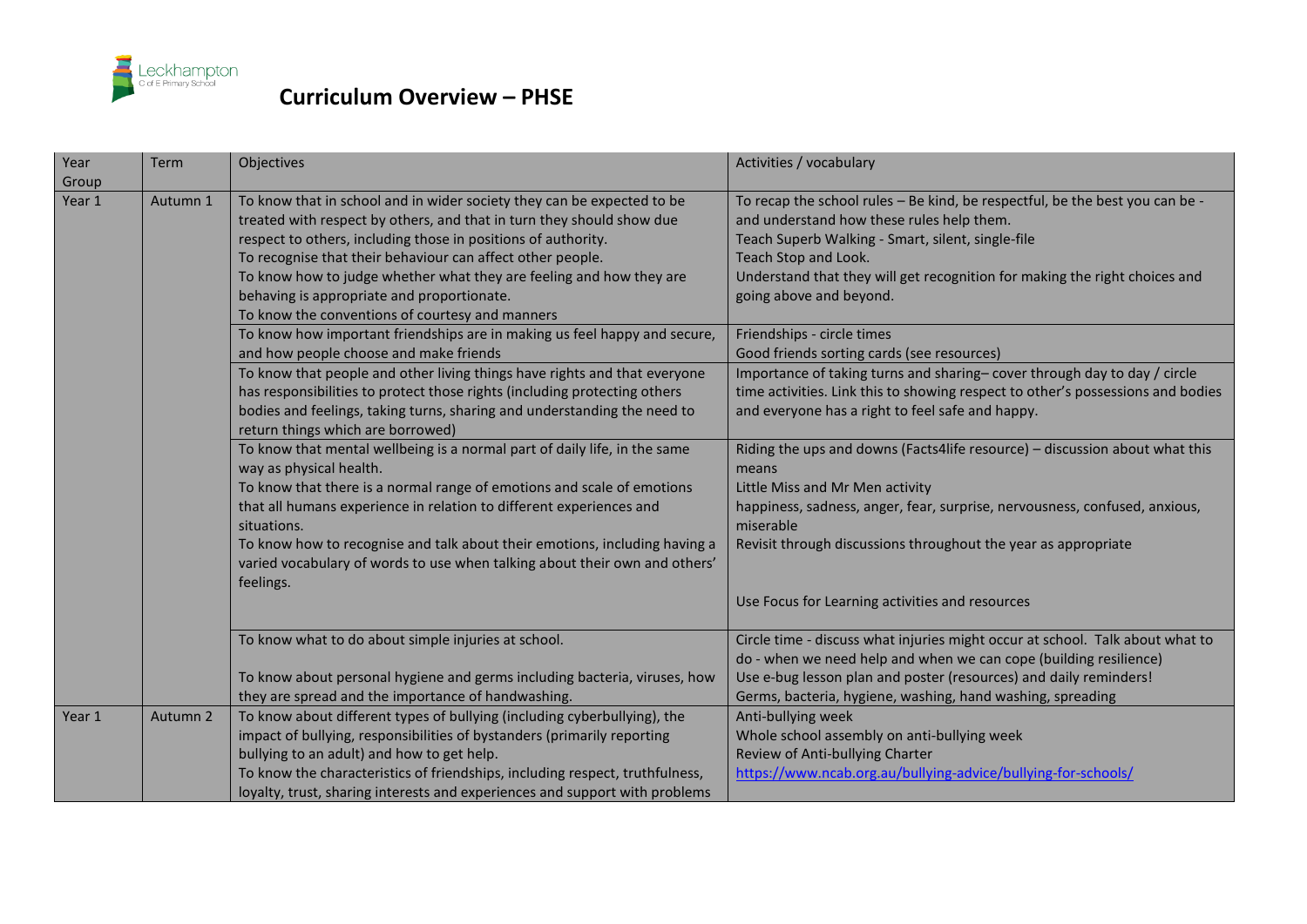

|        |          | and difficulties.<br>To know that bullying (including cyberbullying) has a negative and lasting<br>impact on mental wellbeing.<br>To know strategies to resist teasing or bullying, if they experience or<br>witness it, whom to go to and how to get help. | https://www.bbc.co.uk/programmes/articles/5w7nscs7JM5r7GPvTBj<br>GIDX/anti-bullying-week-resources (Ugly Duckling)                                                                                                                                                                                                                                                                                                                                                                                                                                                                                                                                                                                                                                                                                                                         |
|--------|----------|-------------------------------------------------------------------------------------------------------------------------------------------------------------------------------------------------------------------------------------------------------------|--------------------------------------------------------------------------------------------------------------------------------------------------------------------------------------------------------------------------------------------------------------------------------------------------------------------------------------------------------------------------------------------------------------------------------------------------------------------------------------------------------------------------------------------------------------------------------------------------------------------------------------------------------------------------------------------------------------------------------------------------------------------------------------------------------------------------------------------|
|        |          | To know the characteristics of healthy family life, commitment to each<br>other, including in times of difficulty, protection and care for children and<br>other family members, the importance of spending time together and<br>sharing each other's lives | What makes healthy family life? Spending quality time together (e.g. eating<br>at the table together, playing together), helping each other, communicating).<br>These things are important even in times of difficulty as they provide stability<br>and protection.<br>How do children feel when they do these things? Chn could draw pictures<br>show a time they have experienced one of these.                                                                                                                                                                                                                                                                                                                                                                                                                                          |
|        |          | To explore and develop qualities that can contribute to building resilience.                                                                                                                                                                                | Use 'Make me a Superhero' resource - KS1 lessons                                                                                                                                                                                                                                                                                                                                                                                                                                                                                                                                                                                                                                                                                                                                                                                           |
|        |          | To know that families are important for children growing up because they<br>can give love, security and stability.                                                                                                                                          | Children think about their own family and what makes their family special.<br>Share their thoughts. Discuss with children that the thing all families have in<br>common is love.                                                                                                                                                                                                                                                                                                                                                                                                                                                                                                                                                                                                                                                           |
| Year 1 | Spring 1 | To develop leadership and character skills including:<br>teamwork, communication, creative thinking, initiative, kindness,                                                                                                                                  | Archbishop of York Youth Trust Young Leaders Award Key Stage 1.                                                                                                                                                                                                                                                                                                                                                                                                                                                                                                                                                                                                                                                                                                                                                                            |
| Year 1 | Spring 2 | compassion, perseverance, self-awareness, emotional intelligence,<br>confidence, resilience, empathy, tolerance and respect.                                                                                                                                |                                                                                                                                                                                                                                                                                                                                                                                                                                                                                                                                                                                                                                                                                                                                                                                                                                            |
| Year 1 | Summer 1 | To know about safe and unsafe exposure to the sun, and how to reduce the<br>risk of sun damage.                                                                                                                                                             | Explain that although, like some animals, people have hair all over their body<br>that helps to protect our skin, when we go outside on sunny days (and even<br>on cloudy days in the summer) the sun's UV (Ultra Violet) invisible rays can<br>quickly damage and burn our skin, so it is very important to make sure that<br>we always follow the five S's of Sun Safety to make sure we NEVER burn.<br>Remember the five S's of Sun Safety: SLIP, SLOP, SLAP, SLIDE, SHADE 1. SLIP<br>on a T-shirt that will keep shoulders covered as they can easily burn<br>2. SLOP on sunscreen (minimum SPF 30, with high/broad-spectrum UVA<br>protection)<br>3. SLAP on a broad brimmed hat to shade your face neck & ears<br>4. SLIDE on sunglasses to protect your eyes<br>5. SHADE from the sun when possible, particularly between 11am -3pm |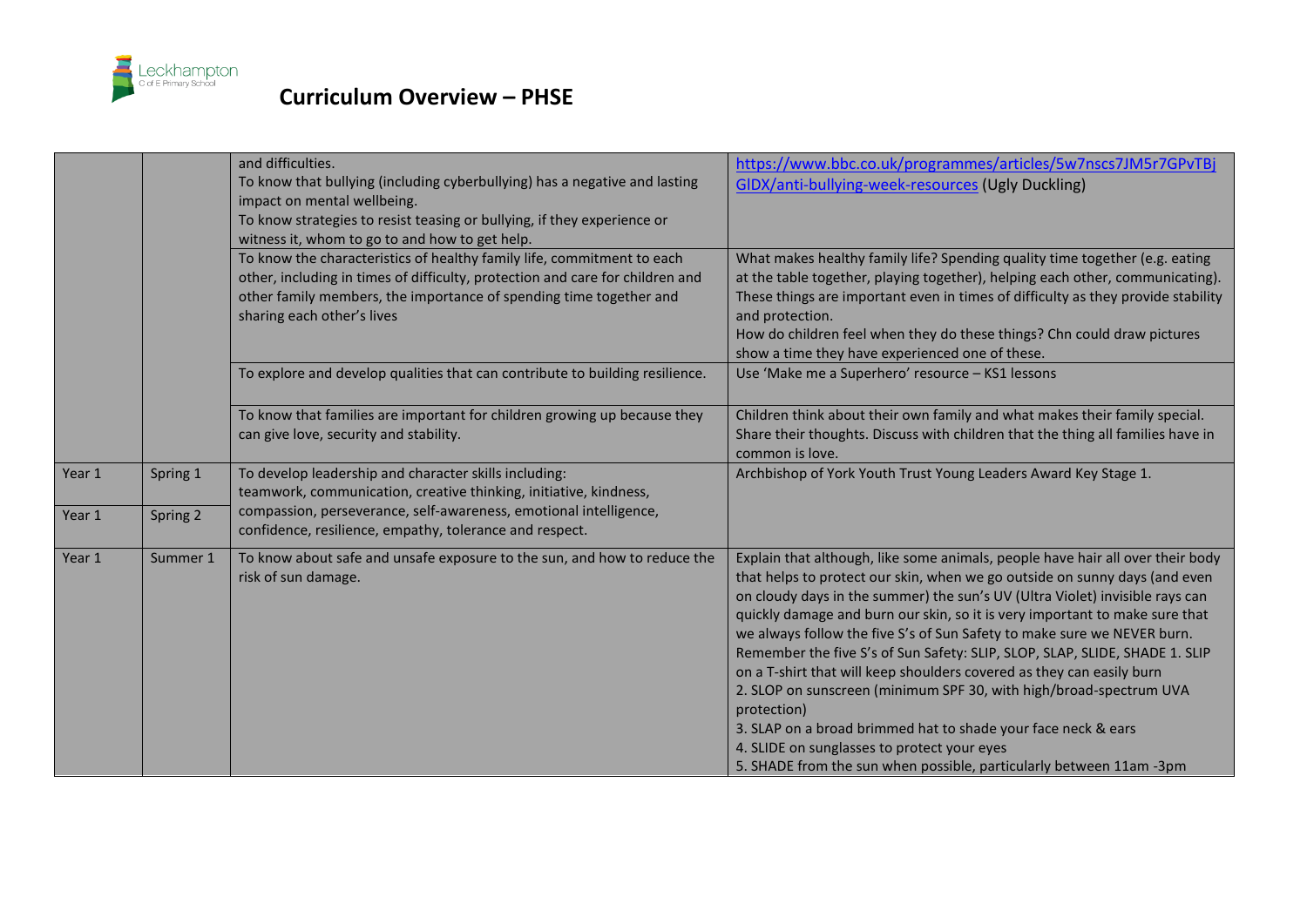

|        |          | To understand the Five Ways to Wellbeing - Connect, Give, Be active, Learn,<br><b>Take Notice</b>                                                                                                                                                                | Wellbeing week                                                                                                                                                                                                                                            |
|--------|----------|------------------------------------------------------------------------------------------------------------------------------------------------------------------------------------------------------------------------------------------------------------------|-----------------------------------------------------------------------------------------------------------------------------------------------------------------------------------------------------------------------------------------------------------|
|        |          | To know the benefits of physical exercise and time outdoors on mental<br>wellbeing and happiness.                                                                                                                                                                | Smoothing the Path (Facts4Life materials). Discuss what makes us feel<br>happy. How do we feel when we've been playing on the field, in the park,<br>after football, after dance etc. Help the children to understand that this<br>helps their wellbeing. |
|        |          | To know simple self-care techniques including time spent with friends and<br>family.                                                                                                                                                                             | Use Bubbles Visualisation or Glitter Bottle (Focus for Learning) as a way of<br>calming. Practice this together, repeat whenever it is helpful)                                                                                                           |
|        |          | To know how to seek support at home and in school if they are worried.                                                                                                                                                                                           | Keeping Balanced (Facts4Life materials). Discuss Keeping Balanced.<br><b>Exploring Worry activity</b><br>Discussion about who can help in school (friends, adults, older children) and<br>at home (siblings, parents, pets, other relatives, friends)     |
| Year 1 | Summer 2 | To know the rules and principles for keeping safe online, how to recognise<br>harmful content and how to report it.<br>To know that for most people the internet is an integral part of life and has<br>many benefits.                                           | https://www.thinkuknow.co.uk/parents/jessie-and-friends-videos/<br>Watch 'Watching Videos' animation and discuss.<br>Cover through computing, always reminding children what to do if they see<br>something they don't like (Hector and tell an adult).   |
|        |          | To appreciate diversity in our community and beyond.<br>To show respect for people who are different and understand the things we<br>have in common.                                                                                                             | 20 <sup>th</sup> June - World Refugee Day<br>On the day, or in the weeks or days leading to it, read 'Wisp' and discuss the<br>themes                                                                                                                     |
|        |          | To learn the rules and ways of keeping physically safe when using roads.                                                                                                                                                                                         | https://www.think.gov.uk/education-resources/                                                                                                                                                                                                             |
|        |          | British Values - tolerance, respect, democracy, rule of law, individual liberty<br>Explore and think about how we treat others.<br>Think about hidden/secret messages in stories.                                                                                | Text Focus: 'Moose' by Michael Foreman<br>See Leckhampton British Values materials                                                                                                                                                                        |
|        |          | Ask big questions about secret messages.<br>$\bullet$<br>Enable pupils to think for themselves about working together.<br>$\bullet$<br>Explore how working together involves being respectful, tolerant<br>and allowing everyone to have their say (democratic). |                                                                                                                                                                                                                                                           |
|        |          | To create a set of codes for life - beginning to understand the<br>concept of law.                                                                                                                                                                               |                                                                                                                                                                                                                                                           |
| Year 2 | Autumn 1 | To know that in school and in wider society they can be expected to be<br>treated with respect by others, and that in turn they should show due                                                                                                                  | To recap the school rules - Be kind, be respectful, be the best you can be -<br>and understand how these rules help them.                                                                                                                                 |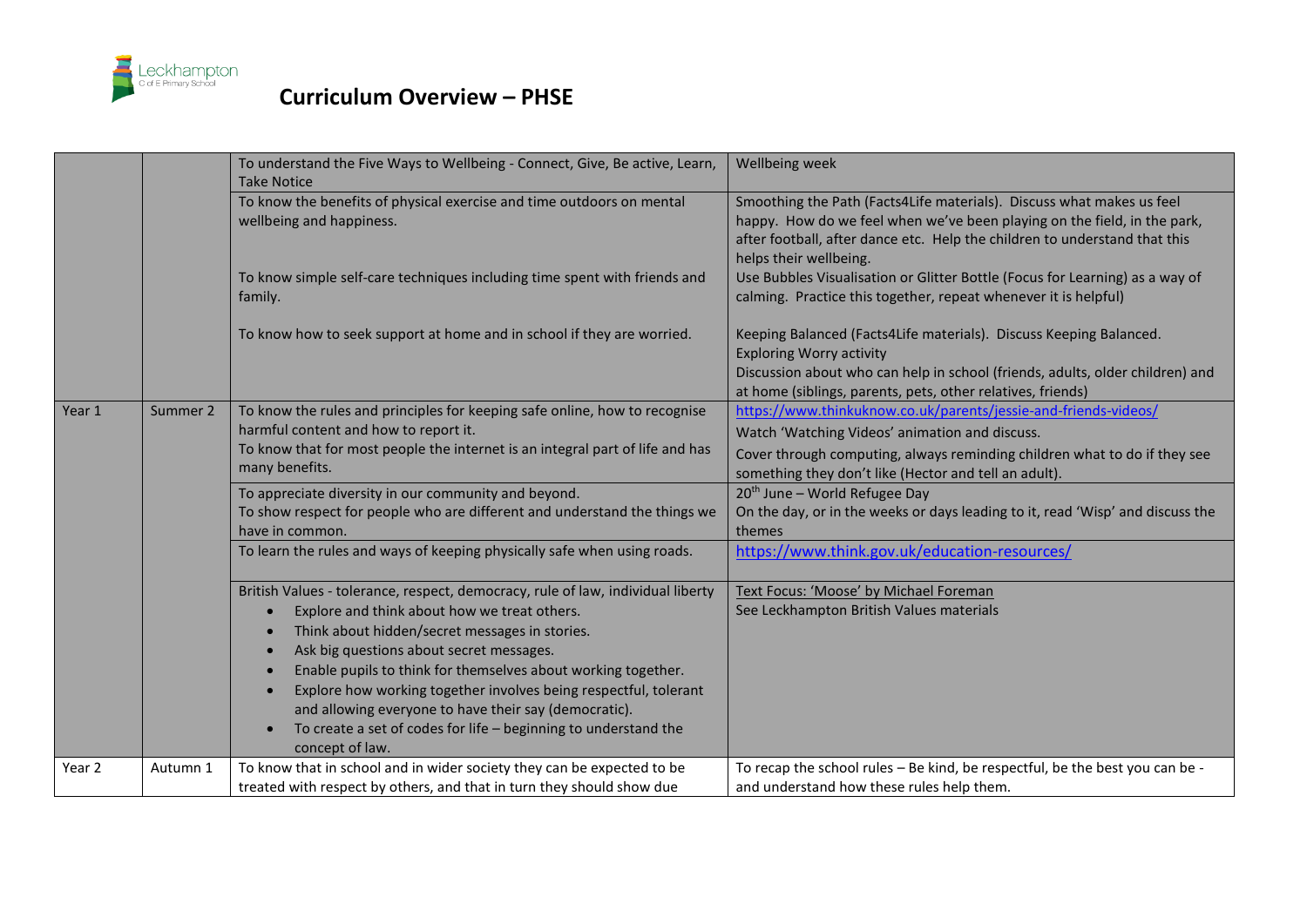

|        |          | respect to others, including those in positions of authority.<br>To recognise that their behaviour can affect other people.<br>To know how to judge whether what they are feeling and how they are<br>behaving is appropriate and proportionate.<br>To know how to recognise and talk about their emotions, including having a<br>varied vocabulary of words to use when talking about their own and others'<br>feelings.<br>To know the conventions of courtesy and manners | Teach Superb Walking - Smart, silent, single-file<br>Teach Stop and Look.<br>Understand that they will get recognition for making the right choices and<br>going above and beyond.                                                                                                                                                                                                                                                                                                                                                                               |
|--------|----------|------------------------------------------------------------------------------------------------------------------------------------------------------------------------------------------------------------------------------------------------------------------------------------------------------------------------------------------------------------------------------------------------------------------------------------------------------------------------------|------------------------------------------------------------------------------------------------------------------------------------------------------------------------------------------------------------------------------------------------------------------------------------------------------------------------------------------------------------------------------------------------------------------------------------------------------------------------------------------------------------------------------------------------------------------|
|        |          | British Value - Democracy / understand democratic parliamentary system                                                                                                                                                                                                                                                                                                                                                                                                       | Voting for Pupil Parliament<br>Whole school talk on Parliamentary Democracy (outside speaker)<br>Pupil Parliament members to visit House of Parliament and present an<br>assembly.                                                                                                                                                                                                                                                                                                                                                                               |
|        |          | To know what to do about simple injuries that happen to them.<br>To know how to make a clear and efficient call to emergency services if<br>necessary.<br>To know about personal hygiene and germs including bacteria, viruses, how                                                                                                                                                                                                                                          | Discussion - common injuries, how to get help in school (building resilience)<br>If there is an emergency who can help me? What if there isn't a grown up<br>around or the grown up is hurt? Role play a call to 999. Which emergency<br>service do they need? What has happened? Where do they live? If not at<br>home, how could they find out where they are (ask a safer stranger).<br>(Emergency services, 999, personal details, ambulance, fire service, police,<br>safety)<br>Discussion - the importance of handwashing, what illnesses might we get? - |
|        |          | they are spread and the importance of handwashing.                                                                                                                                                                                                                                                                                                                                                                                                                           | how can we help ourselves?<br>https://e-bug.eu/lang eng/UK%20KS1%20Pack/Horrid%20Hands/Horrid-<br>Hands-Poster.pdf<br>Germs, bacteria, virus, hygiene, personal hygiene, hygienic, washing, bathing,<br>hand washing, teeth brushing, spreading                                                                                                                                                                                                                                                                                                                  |
|        |          | To know how important friendships are in making us feel happy and secure,<br>and how people choose and make friends                                                                                                                                                                                                                                                                                                                                                          | Discussion - how children chose and make friends. Are we all friends? Are                                                                                                                                                                                                                                                                                                                                                                                                                                                                                        |
|        |          | To explore and develop qualities that can contribute t building resilience                                                                                                                                                                                                                                                                                                                                                                                                   | there some people we are closer to?<br>Use 'Make me a Superhero' resources - KS2 lessons (adapt any language you<br>feel children will struggle with)                                                                                                                                                                                                                                                                                                                                                                                                            |
| Year 2 | Autumn 2 | To know about different types of bullying (including cyberbullying), the<br>impact of bullying, responsibilities of bystanders (primarily reporting<br>bullying to an adult) and how to get help.<br>To know the characteristics of friendships, including respect, truthfulness,<br>loyalty, trust, sharing interests and experiences and support with problems                                                                                                             | Anti-bullying week<br>Whole school assembly on anti-bullying week<br>Review of Anti-bullying Charter<br>https://www.ncab.org.au/bullying-advice/bullying-for-schools/                                                                                                                                                                                                                                                                                                                                                                                            |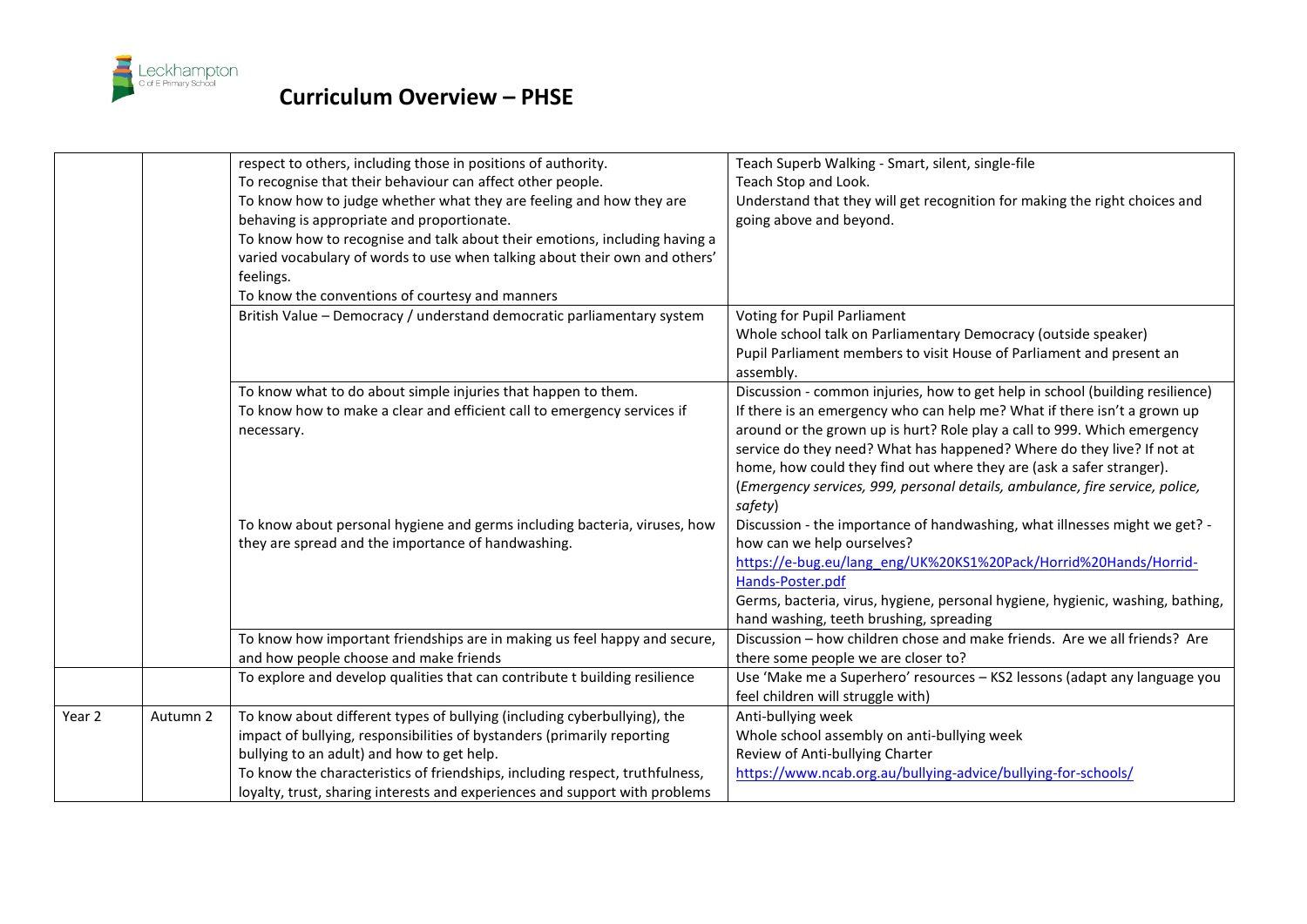

|        |          | and difficulties.<br>To know that bullying (including cyberbullying) has a negative and lasting<br>impact on mental wellbeing.<br>To know strategies to resist teasing or bullying, if they experience or<br>witness it, whom to go to and how to get help.<br>To know that mental wellbeing is a normal part of daily life, in the same<br>way as physical health.<br>To know that there is a normal range of emotions and scale of emotions<br>that all humans experience in relation to different experiences and<br>situations.                                                                                                                                                                               | Riding the ups and downs (Facts4life resource) - discussion about what this<br>means<br><b>Emoticons range activity</b><br>happiness, sadness, anger, fear, surprise, nervousness, confused, anxious,<br>miserable<br>Revisit through discussions throughout the year as appropriate |
|--------|----------|-------------------------------------------------------------------------------------------------------------------------------------------------------------------------------------------------------------------------------------------------------------------------------------------------------------------------------------------------------------------------------------------------------------------------------------------------------------------------------------------------------------------------------------------------------------------------------------------------------------------------------------------------------------------------------------------------------------------|--------------------------------------------------------------------------------------------------------------------------------------------------------------------------------------------------------------------------------------------------------------------------------------|
| Year 2 | Spring 1 | To know that others' families, either in school or in the wider world,<br>sometimes look different from their family, but that they should respect<br>those differences and know that other children's families are also<br>characterised by love and care for them.<br>To know the characteristics of healthy family life, commitment to each<br>other, including in times of difficulty, protection and care for children and<br>other family members, the importance of spending time together and<br>sharing each other's lives.<br>To understand that everyone is unique and it is OK to be different<br>To understand that people may seem different to each other but still have<br>many things in common. | Stonewall 'Different Families, Same Love' resources<br>Stories including 'And Tango makes Three', 'Red: A Crayon's Story'                                                                                                                                                            |
|        |          | To know the characteristics and mental and physical benefits of an active<br>lifestyle.<br>To know the importance of building regular exercise into daily and weekly<br>routines and how to achieve this.                                                                                                                                                                                                                                                                                                                                                                                                                                                                                                         | Facts4life resources<br>Riding the ups and downs - Emoticons Range                                                                                                                                                                                                                   |
|        | Spring 2 | To know the importance of self-respect and how this links to their own<br>happiness.<br>To know the benefits of physical exercise and time outdoors on mental<br>wellbeing and happiness.<br>To know simple self-care techniques including time spent with friends and<br>family.<br>To know how to seek support at home and in school if they are worried.                                                                                                                                                                                                                                                                                                                                                       | Facts4life resources<br>Keeping Balanced - Exploring worry<br>Smoothing the path - Guided stories<br>Use Focus for Learning activities and resources                                                                                                                                 |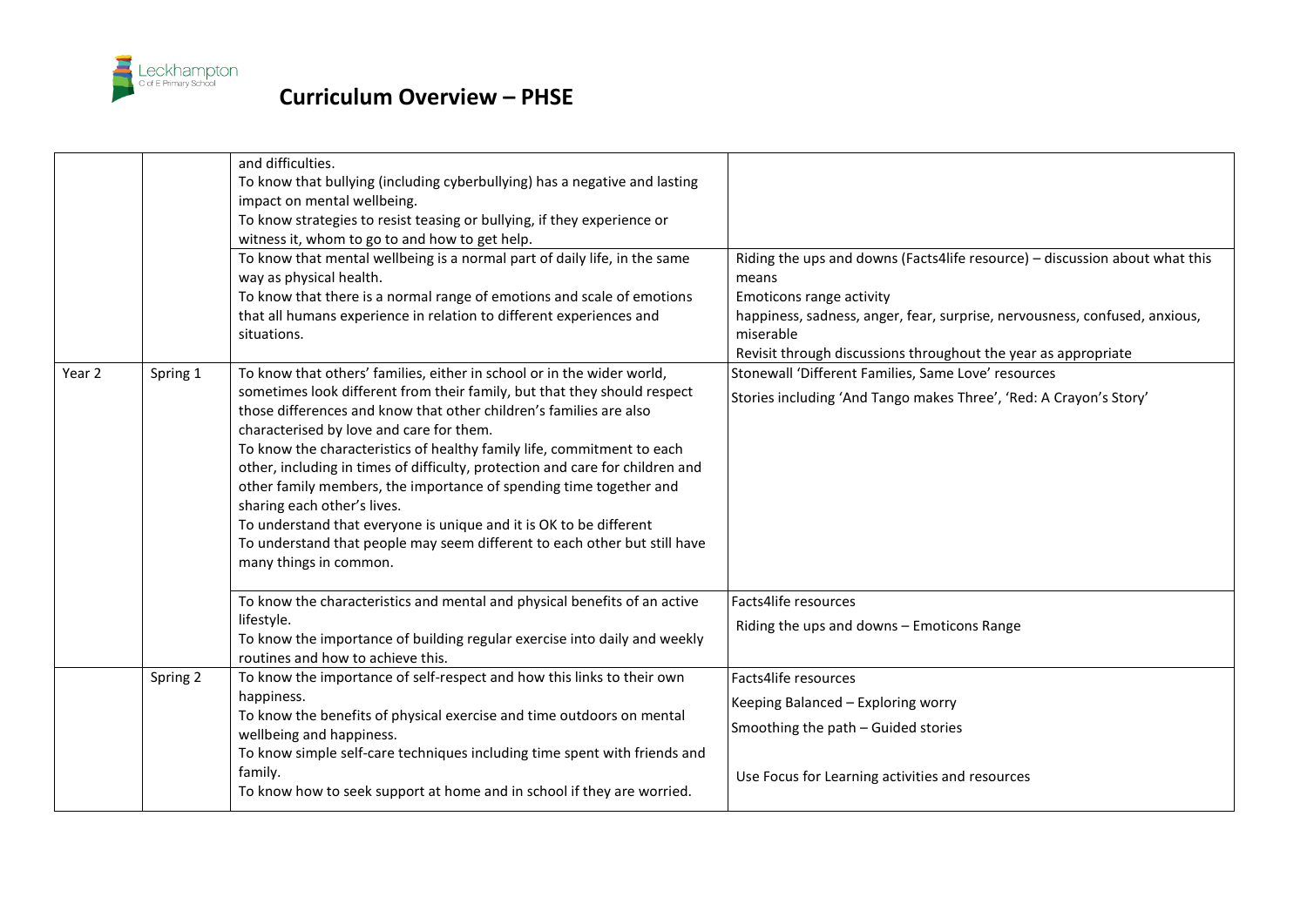

|                   |          | To show compassion and play an active part in the in the life of the school   | to start discussion العطاء_ثراء#   Use video #GivelnToGiving                 |
|-------------------|----------|-------------------------------------------------------------------------------|------------------------------------------------------------------------------|
|                   |          | and wider community.                                                          |                                                                              |
|                   |          | To develop kindness and generosity and understand that being kind can         | 40 acts of kindness for Lent https://40acts.org.uk/wp-                       |
|                   |          | improve our own wellbeing.                                                    | content/uploads/2019/01/40acts-Schools-Challenge-card-2019.pdf               |
|                   |          |                                                                               | (adapt to suit class and dates - liaise with year 6)                         |
| Year 2            | Summer 1 | To know what sorts of boundaries are appropriate in friendships with peers    | To follow GHLL Pink Curriculum Keeping Myself Safe / Protective Behaviours   |
|                   |          | and others.                                                                   | (Y2)                                                                         |
|                   |          | To know about the concept of privacy and the implications of it for both      |                                                                              |
|                   |          | children and adults; including that it is not always right to keep secrets if | Pants resources from NSPCC https://learning.nspcc.org.uk/research-           |
|                   |          | they relate to being safe.                                                    | resources/schools/pants-teaching/                                            |
|                   |          | To know that each person's body belongs to them, and the differences          |                                                                              |
|                   |          | between appropriate and inappropriate or unsafe physical and other            |                                                                              |
|                   |          | contact.                                                                      |                                                                              |
|                   |          | To explore the relationship between feelings and behaviour.                   |                                                                              |
|                   |          | To know that we always have choices about the way we behave.                  |                                                                              |
|                   |          | To know that we have rights and that rights come with responsibilities.       |                                                                              |
|                   |          | To recognise and trust their internal measurements of safety.                 |                                                                              |
|                   |          | To develop and practise using safety strategies and support network           |                                                                              |
|                   |          | To know that money comes from different sources and can be used for           | Discussion about where they think money comes from and what spending         |
|                   |          | different purposes, including the concepts of spending and saving.            | and saving mean.                                                             |
| Year 2            | Summer 2 | To know the rules and principles for keeping safe online, how to recognise    | https://www.childnet.com/resources/digiduck-stories/digiducks-big-           |
|                   |          | risks, harmful content and contact, and how to report them.                   | decision                                                                     |
|                   |          |                                                                               | https://www.childnet.com/resources/smartie-the-penguin                       |
|                   |          | To know that for most people the internet is an integral part of life and has | <b>Discussion</b>                                                            |
|                   |          | many benefits.                                                                |                                                                              |
|                   |          | To appreciate diversity in our community and beyond.                          | 20 <sup>th</sup> June - World Refugee Day                                    |
|                   |          | To show respect for people who are different and understand the things we     | On the day, or in the weeks or days leading to it, read 'Mirror' and discuss |
|                   |          | have in common.                                                               | the themes                                                                   |
| Year <sub>3</sub> | Autumn 1 | To know that in school and in wider society they can be expected to be        | To recap the school rules - Be kind, be respectful, be the best you can be - |
|                   |          | treated with respect by others, and that in turn they should show due         | and understand how these rules help them.                                    |
|                   |          | respect to others, including those in positions of authority.                 | Teach Superb Walking - Smart, silent, single-file                            |
|                   |          | To recognise that their behaviour can affect other people.                    | Teach Stop and Look.                                                         |
|                   |          | To know how to judge whether what they are feeling and how they are           | Understand that they will get recognition for making the right choices and   |
|                   |          | behaving is appropriate and proportionate.                                    | going above and beyond.                                                      |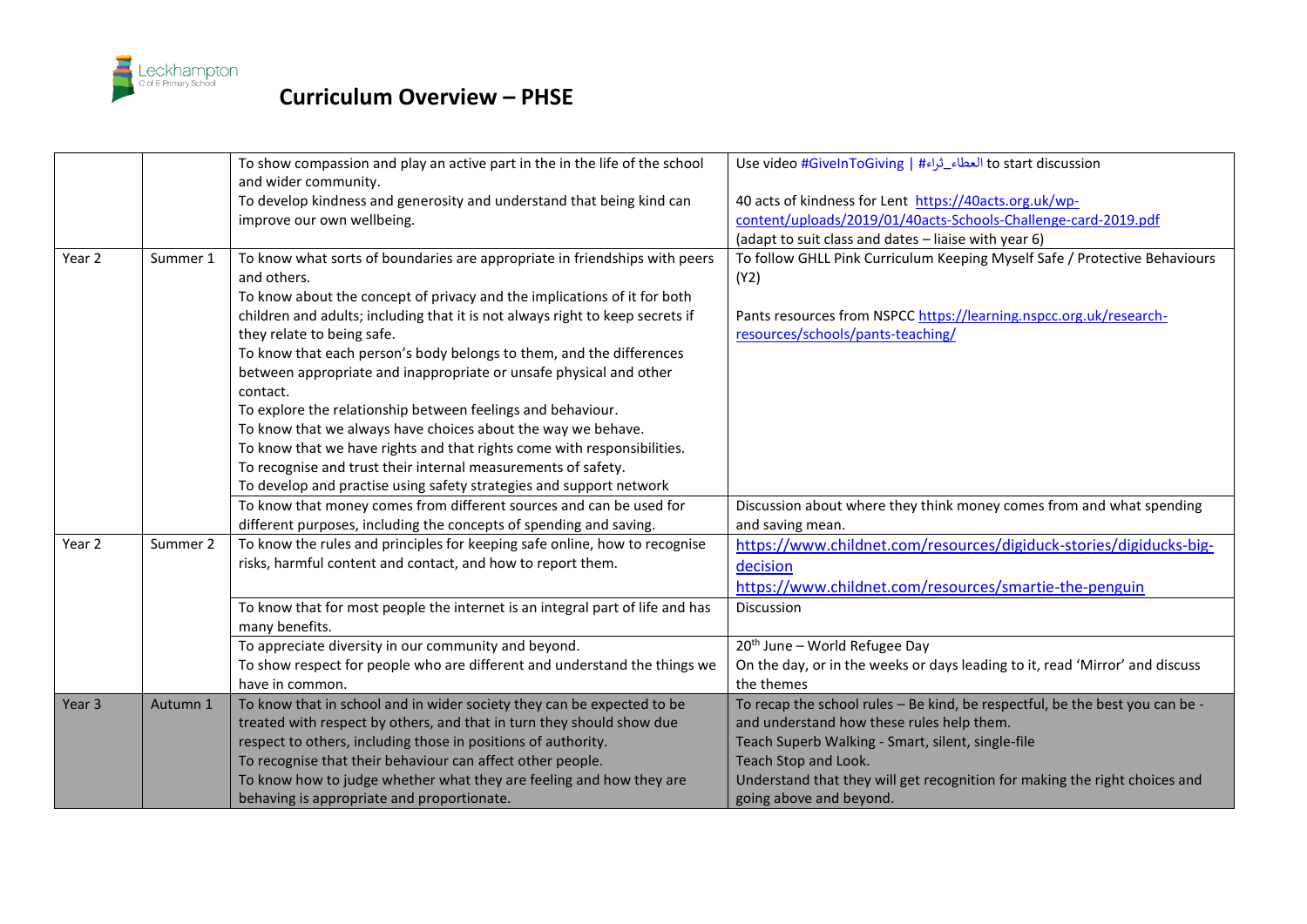

|                   |          | To know the conventions of courtesy and manners                                                                                                                                                                                                                                                                                                                                                                                                                                                                                                                                                                                 |                                                                                                                                                                                                                                                                                                                                        |
|-------------------|----------|---------------------------------------------------------------------------------------------------------------------------------------------------------------------------------------------------------------------------------------------------------------------------------------------------------------------------------------------------------------------------------------------------------------------------------------------------------------------------------------------------------------------------------------------------------------------------------------------------------------------------------|----------------------------------------------------------------------------------------------------------------------------------------------------------------------------------------------------------------------------------------------------------------------------------------------------------------------------------------|
|                   |          | To know how to recognise and talk about their emotions, including having a                                                                                                                                                                                                                                                                                                                                                                                                                                                                                                                                                      | Facts4life resources                                                                                                                                                                                                                                                                                                                   |
|                   |          | varied vocabulary of words to use when talking about their own and others'<br>feelings.                                                                                                                                                                                                                                                                                                                                                                                                                                                                                                                                         | Riding the ups and downs - Mental health continuum                                                                                                                                                                                                                                                                                     |
|                   |          | To know that mental wellbeing is a normal part of daily life, in the same<br>way as physical health.                                                                                                                                                                                                                                                                                                                                                                                                                                                                                                                            |                                                                                                                                                                                                                                                                                                                                        |
|                   |          | British Value - Democracy / understand democratic parliamentary system                                                                                                                                                                                                                                                                                                                                                                                                                                                                                                                                                          | Voting for House Captains / Pupil Parliament<br>Whole school talk on Parliamentary Democracy (outside speaker)<br>Pupil Parliament members to visit House of Parliament and present an<br>assembly.                                                                                                                                    |
| Year <sub>3</sub> | Autumn 2 | To know about different types of bullying (including cyberbullying), the<br>impact of bullying, responsibilities of bystanders (primarily reporting<br>bullying to an adult) and how to get help.<br>To know the characteristics of friendships, including respect, truthfulness,<br>loyalty, trust, sharing interests and experiences and support with problems<br>and difficulties.<br>To know that bullying (including cyberbullying) has a negative and lasting<br>impact on mental wellbeing.<br>To know strategies to resist teasing or bullying, if they experience or<br>witness it, whom to go to and how to get help. | Anti-bullying week<br>Whole school assembly on anti-bullying week<br>Review of Anti-bullying Charter<br>https://www.ncab.org.au/bullying-advice/bullying-for-schools/<br>https://www.bbc.co.uk/cbbc/curations/anti-bullying-week                                                                                                       |
|                   |          | To know that healthy friendships are positive and welcoming towards<br>others, and do not make others feel lonely or excluded.                                                                                                                                                                                                                                                                                                                                                                                                                                                                                                  | Discussions in class                                                                                                                                                                                                                                                                                                                   |
|                   |          | To know the importance of respecting others, even when they are very<br>different from them (for example, physically, in character, personality or<br>backgrounds), or make different choices or have different preferences or<br>beliefs.<br>To show compassion and play an active part in the in the life of the school<br>and wider community.<br>To develop kindness and generosity and understand that being kind can<br>improve our own wellbeing.                                                                                                                                                                        | Use 'Same but Different' video clips https://www.bbc.com/teach/class-<br>clips-video/pshe-ks2-same-but-different/zn87vk7 (asthma, Downs<br>Syndrome, visual impairment) to start discussions about difference.<br>Hamper Scamper - Local charity CCP's Christmas Campaign to provide food<br>and gifts for local families in hardship. |
| Year <sub>3</sub> | Spring 1 | To know that stable, caring relationships, which may be of different types,<br>are at the heart of happy families, and are important for children's security<br>as they grow up.                                                                                                                                                                                                                                                                                                                                                                                                                                                | <b>Class discussions</b><br>Childline                                                                                                                                                                                                                                                                                                  |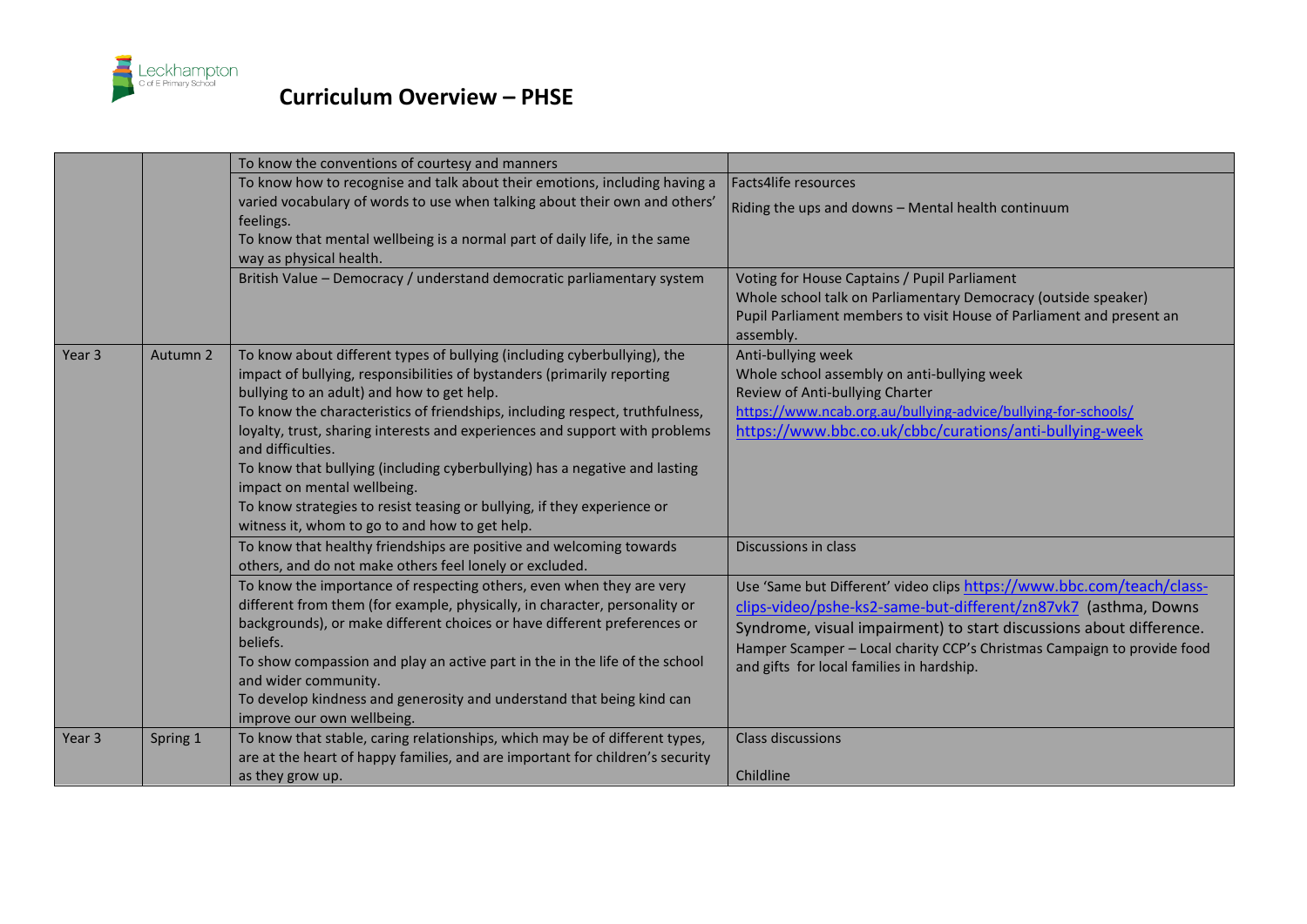

|        |          | To know how to recognise if family relationships are making them feel<br>unhappy or unsafe, and how to seek help or advice from others if needed.                                                                                                                                                                                                                                                                               | https://learning.nspcc.org.uk/media/1618/childline-poster-wallet-<br>cards-primary-schools-english.pdf                                                                                                                                                                                                                                                                                                                                                                           |
|--------|----------|---------------------------------------------------------------------------------------------------------------------------------------------------------------------------------------------------------------------------------------------------------------------------------------------------------------------------------------------------------------------------------------------------------------------------------|----------------------------------------------------------------------------------------------------------------------------------------------------------------------------------------------------------------------------------------------------------------------------------------------------------------------------------------------------------------------------------------------------------------------------------------------------------------------------------|
|        |          | To know that marriage/ civil partnership represents a formal and legally<br>recognised commitment of two people to each other which is intended to<br>be lifelong.<br>To know that two people who love and care for one another can be in a<br>committed relationship and not be married or in a civil partnership.                                                                                                             | Children need to understand that marriage and civil partnership are different<br>legal ways that 2 people can make a commitment to each other. They need<br>to understand that it can be between a man and a woman, a man and a man<br>or a woman and a woman. They also need to understand that not all people<br>in a committed relationship are married or in a civil partnership.<br>It is important that they understand that they are all as important as each<br>other.   |
|        |          | To know the benefits of physical exercise and time outdoors on mental<br>wellbeing and happiness.<br>To know simple self-care techniques including time spent with friends and<br>family.<br>To know how to seek support at home and in school if they are worried.                                                                                                                                                             | Facts4life resources<br>Keeping balanced - Exploring worry<br>Smoothing the path - What is helpful and what is not<br>Who can help them - at home, in school, childline<br>Use Focus for Learning activities and resources                                                                                                                                                                                                                                                       |
| Year 3 | Spring 2 | To know that people sometimes behave differently online, including by<br>pretending to be someone they are not.                                                                                                                                                                                                                                                                                                                 | https://www.thinkuknow.co.uk/8 10/                                                                                                                                                                                                                                                                                                                                                                                                                                               |
|        |          | To know about the benefits of balancing time spent on and off line and the<br>impact of positive and negative content online on their own and others'<br>mental wellbeing.                                                                                                                                                                                                                                                      | https://www.childnet.com/ufiles/Screen-TIme-and-Healthy-Balance-<br>Quick-Activities.pdf                                                                                                                                                                                                                                                                                                                                                                                         |
| Year 3 | Summer 1 | British Values - tolerance, respect, democracy, rule of law, individual liberty<br>Explore stories about listening to others, accepting others, thinking<br>for themselves about meanings.<br>Consider questions such as: are we all the same or are we all<br>$\bullet$<br>different? Whom should we trust? What does it mean to be kind?<br>Think for themselves about respect, acceptance, everybody<br>$\bullet$<br>counts. | See Leckhampton British Values materials                                                                                                                                                                                                                                                                                                                                                                                                                                         |
|        |          | To know about safe and unsafe exposure to the sun, and how to reduce the<br>risk of sun damage, including skin cancer                                                                                                                                                                                                                                                                                                           | Explain that although, like some animals, people have hair all over<br>their body that helps to protect our skin, when we go outside on<br>sunny days (and even on cloudy days in the summer) the sun's UV<br>(Ultra Violet) invisible rays can quickly damage and burn our skin, so it<br>is very important to make sure that we always follow the five S's of<br>Sun Safety to make sure we NEVER burn.<br>Remember the five S's of Sun Safety: SLIP, SLOP, SLAP, SLIDE, SHADE |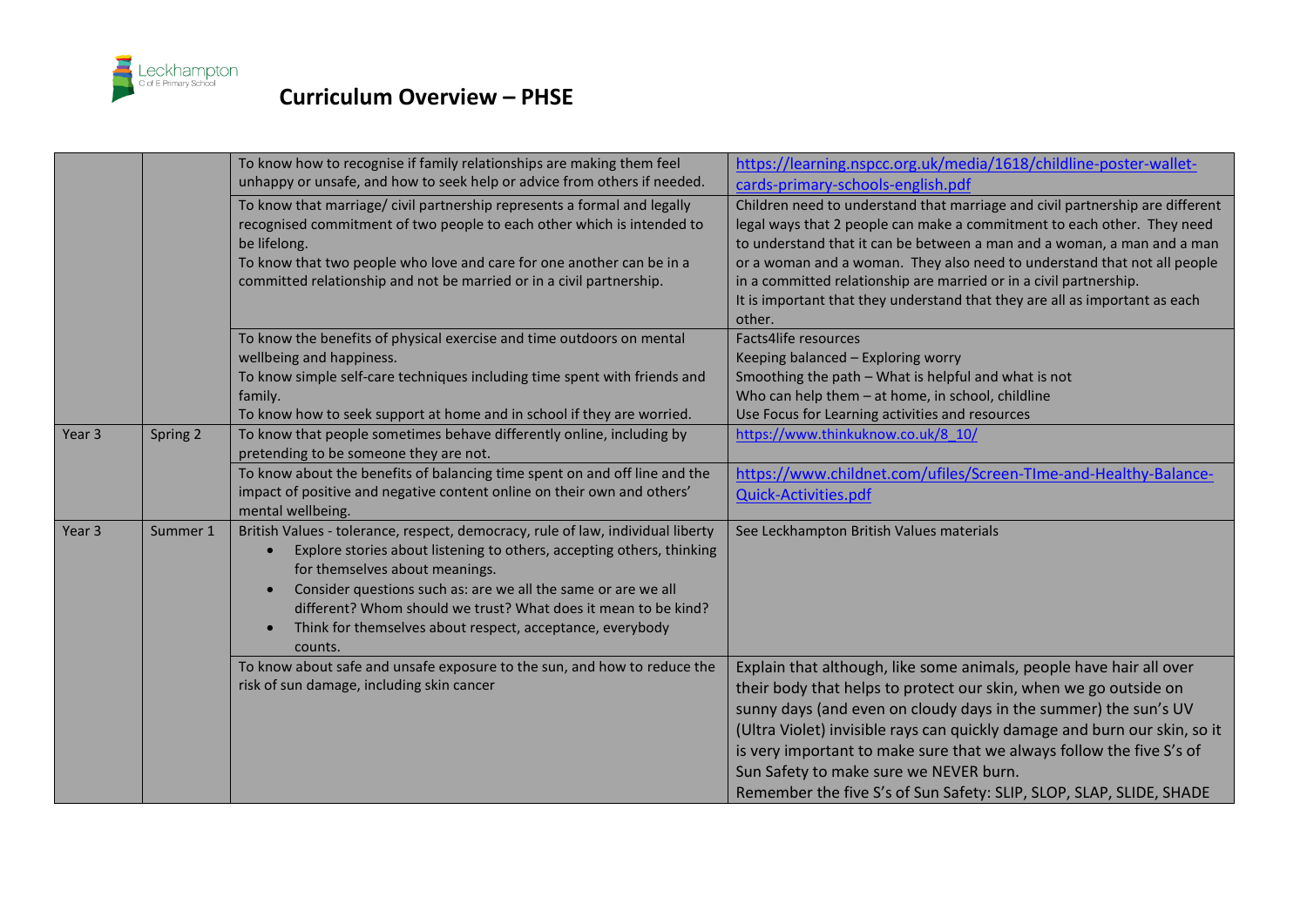

|                   |          |                                                                                                                                                                                                                                                                                                                                                                                                                                                        | 1. SLIP on a T-shirt that will keep shoulders covered as they can easily<br>burn<br>2. SLOP on sunscreen (minimum SPF 30, with high/broad-spectrum<br>UVA protection)<br>3. SLAP on a broad brimmed hat to shade your face neck & ears<br>4. SLIDE on sunglasses to protect your eyes<br>5. SHADE from the sun when possible, particularly between 11am -<br>3pm |
|-------------------|----------|--------------------------------------------------------------------------------------------------------------------------------------------------------------------------------------------------------------------------------------------------------------------------------------------------------------------------------------------------------------------------------------------------------------------------------------------------------|------------------------------------------------------------------------------------------------------------------------------------------------------------------------------------------------------------------------------------------------------------------------------------------------------------------------------------------------------------------|
| Year <sub>3</sub> | Summer 2 | First aid- to know the concept of basic first aid and how to deal with<br>common injuries and emergencies.                                                                                                                                                                                                                                                                                                                                             | Visitor from St John's Ambulance                                                                                                                                                                                                                                                                                                                                 |
|                   |          | To learn that there are basic human rights shared by all peoples and all<br>societies and that children have their own special rights set out in the<br>United Nations Declaration of the Rights of the Child.                                                                                                                                                                                                                                         | Read book 'We are all born free'<br>https://www.savethechildren.org.uk/what-we-do/childrens-rights/united-<br>nations-convention-of-the-rights-of-the-child                                                                                                                                                                                                      |
|                   |          | To appreciate diversity in our community and beyond.<br>To show respect for people who are different and understand the things we<br>have in common.                                                                                                                                                                                                                                                                                                   | $20th$ June – World Refugee Day<br>On the day, or in the weeks or days leading to it, read 'The Silence Seeker'<br>and discuss the themes                                                                                                                                                                                                                        |
| Year 4            | Autumn 1 | To know that in school and in wider society they can be expected to be<br>treated with respect by others, and that in turn they should show due<br>respect to others, including those in positions of authority.<br>To recognise that their behaviour can affect other people.<br>To know how to judge whether what they are feeling and how they are<br>behaving is appropriate and proportionate.<br>To know the conventions of courtesy and manners | To recap the school rules - Be kind, be respectful, be the best you can be -<br>and understand how these rules help them.<br>Teach Superb Walking - Smart, silent, single-file<br>Teach Stop and Look.<br>Understand that they will get recognition for making the right choices and<br>going above and beyond.                                                  |
|                   |          | British Value - Democracy / understand democratic parliamentary system                                                                                                                                                                                                                                                                                                                                                                                 | Whole school talk on Parliamentary Democracy (outside speaker)<br>Pupil Parliament members to visit House of Parliament and present an<br>assembly.                                                                                                                                                                                                              |
|                   |          | To know that healthy friendships are positive and welcoming towards<br>others, and do not make others feel lonely or excluded.<br>To know how to recognise and talk about their emotions, including having a<br>varied vocabulary of words to use when talking about their own and others'<br>feelings<br>To know what sorts of boundaries are appropriate in friendships with peers<br>and others (including in a digital context)                    | Discussion about friendships                                                                                                                                                                                                                                                                                                                                     |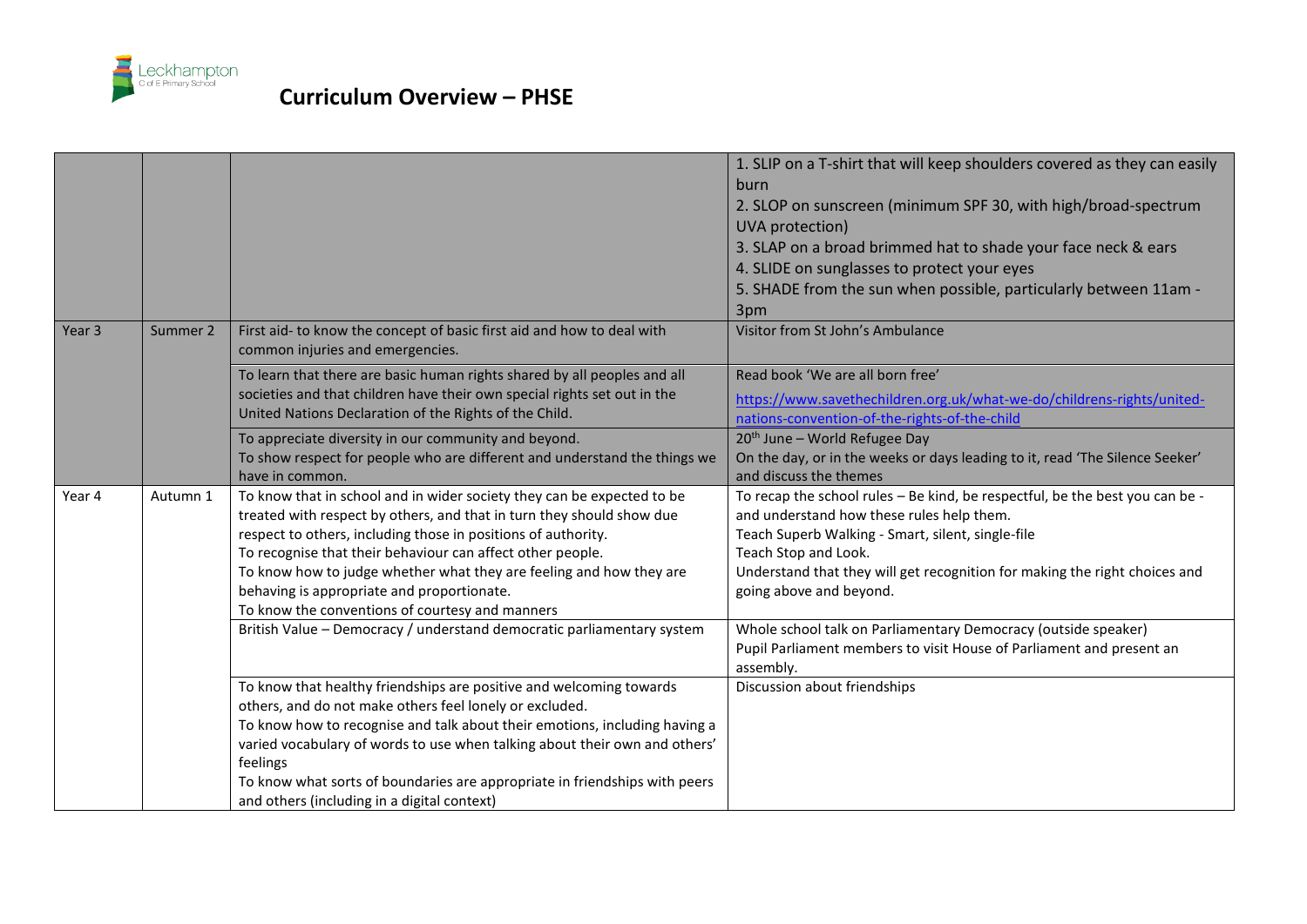

|        |          | To know about dental health and the benefits of good oral hygiene,<br>including visits to the dentist.                                                                                                                                                                                                                                                                                                                                                                                                                                                                                                                          | Cover in science.                                                                                                                                                                                                                                                                                      |
|--------|----------|---------------------------------------------------------------------------------------------------------------------------------------------------------------------------------------------------------------------------------------------------------------------------------------------------------------------------------------------------------------------------------------------------------------------------------------------------------------------------------------------------------------------------------------------------------------------------------------------------------------------------------|--------------------------------------------------------------------------------------------------------------------------------------------------------------------------------------------------------------------------------------------------------------------------------------------------------|
|        |          | British Values - tolerance, respect, democracy, rule of law, individual liberty<br>To understand that the 'Golden Rule' (treat others how you wish<br>to be treated) can be found in many different religions and beliefs<br>- understanding common principles.<br>Enable pupils to think for themselves about the values they hold<br>and to express their ideas reasonably and creatively.<br>Understand the British Values and how they all relate to 'The<br>Golden Rule'.<br>Reflect on The Golden Rule through art.                                                                                                       | Use Leckhampton British Values materials                                                                                                                                                                                                                                                               |
| Year 4 | Autumn 2 | To know about different types of bullying (including cyberbullying), the<br>impact of bullying, responsibilities of bystanders (primarily reporting<br>bullying to an adult) and how to get help.<br>To know the characteristics of friendships, including respect, truthfulness,<br>loyalty, trust, sharing interests and experiences and support with problems<br>and difficulties.<br>To know that bullying (including cyberbullying) has a negative and lasting<br>impact on mental wellbeing.<br>To know strategies to resist teasing or bullying, if they experience or<br>witness it, whom to go to and how to get help. | Anti-bullying week<br>Whole school assembly on anti-bullying week<br>Review of Anti-bullying Charter<br>https://www.ncab.org.au/bullying-advice/bullying-for-schools/<br>https://www.bbc.co.uk/cbbc/curations/anti-bullying-week                                                                       |
|        |          | To know that the same principles apply to online relationships as to face to<br>face relationships, including the importance of respect for others online<br>including when we are anonymous.                                                                                                                                                                                                                                                                                                                                                                                                                                   | https://www.childnet.com/resources/the-adventures-of-kara-<br>winston-and-the-smart-crew                                                                                                                                                                                                               |
|        |          | To show British Values of respect and individual liberty.                                                                                                                                                                                                                                                                                                                                                                                                                                                                                                                                                                       | Remembrance Day<br>Read book (in library)<br>Write poems or prayers for Remembrance day<br>Understand why people wear poppies (sell these)<br>Understand why we have 2 minutes silence - learn about how this looks<br>throughout the UK.<br>Lead Leckhampton 2 minutes silence with a poem or prayer. |
|        |          | To know what constitutes a healthy diet (including understanding calories<br>and nutritional content).<br>To know the principles of planning and preparing a range of healthy meals.                                                                                                                                                                                                                                                                                                                                                                                                                                            | Through DT                                                                                                                                                                                                                                                                                             |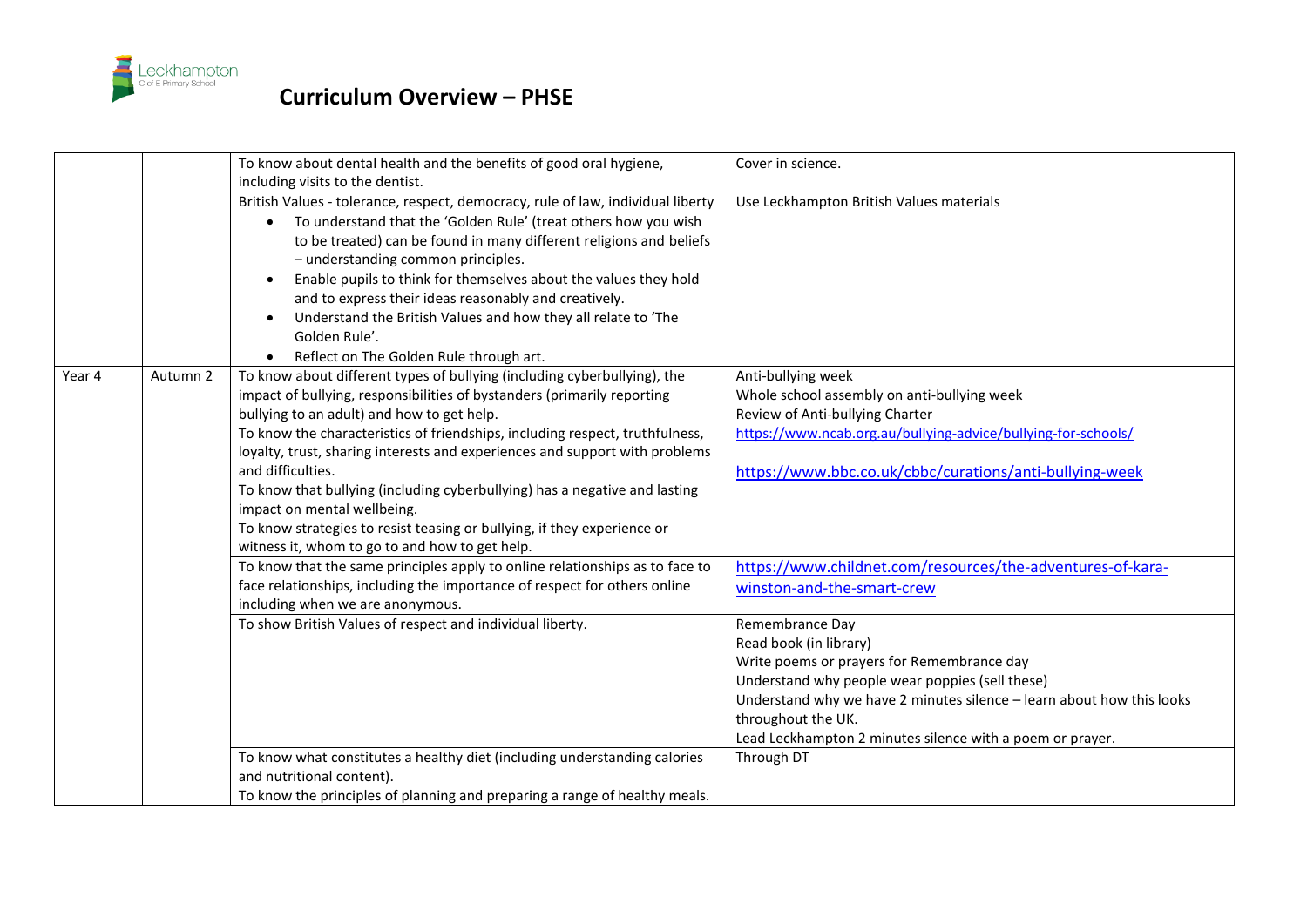

|        |          | To recognise predict and assess risks in different situations and decide how<br>to manage them responsibly and to use this as an opportunity to build<br>resilience.                      | Visit to skillzone - community safety, home, fire and road safety, online<br>threats, resilience and criminal justice awareness |
|--------|----------|-------------------------------------------------------------------------------------------------------------------------------------------------------------------------------------------|---------------------------------------------------------------------------------------------------------------------------------|
|        |          | To recognise how their increasing independence brings increased<br>responsibility to keep themselves and others safe.                                                                     |                                                                                                                                 |
|        |          | To know the benefits of physical exercise and time outdoors on mental<br>wellbeing and happiness.                                                                                         | Facts4life resources                                                                                                            |
|        |          | To know simple self-care techniques including time spent with friends and<br>family.                                                                                                      | Use Focus for Learning activities                                                                                               |
|        |          | To know how to seek support at home and in school if they are worried.                                                                                                                    | Discuss who can support them at home and in school.                                                                             |
|        |          | To know the characteristics and mental and physical benefits of an active                                                                                                                 | Discussion - how do we feel when we are active / spend time outside.                                                            |
|        |          | lifestyle.                                                                                                                                                                                | Discuss physical and mental health - how they interact.                                                                         |
|        |          | To know the importance of building regular exercise into daily and weekly                                                                                                                 | Discuss activities children do in the week - playing outside is as beneficial as                                                |
|        |          | routines and how to achieve this.                                                                                                                                                         | a sporting activity. Could they do more? How do they feel when they do it?                                                      |
|        |          | To know the importance of sufficient good quality sleep for good health and                                                                                                               |                                                                                                                                 |
|        |          | that a lack of sleep can affect weight, mood and ability to learn.                                                                                                                        | https://sleepcouncil.org.uk/how-much-sleep-do-we-need/                                                                          |
| Year 4 | Spring 1 | To develop leadership and character skills including:                                                                                                                                     | Archbishop of York Youth Trust Young Leaders Award Key Stage 2, including                                                       |
|        |          | team work, communication, negotiation, creative thinking, initiative,<br>compassion, humility, self-control, independent learning, self-awareness,                                        | <b>Community Action Project</b>                                                                                                 |
| Year 4 | Spring 2 | emotional intelligence, confidence, resilience, empathy, justice, concern for<br>others, tolerance, respect                                                                               |                                                                                                                                 |
| Year 4 | Summer 1 | To know how to respond safely and appropriately to adults they may<br>encounter who they do not know.                                                                                     | To follow GHLL Pink Curriculum Keeping Myself Safe / Protective Behaviours<br>(Y4)                                              |
|        |          | To know how to ask for advice or help for self and for others, and to keep<br>trying until they are heard, including having the vocabulary and confidence<br>to report concerns or abuse. | Pants resources from NSPCC https://learning.nspcc.org.uk/research-<br>resources/schools/pants-teaching/                         |
|        |          | To know where to get advice from eg family, school and other sources.                                                                                                                     |                                                                                                                                 |
|        |          | To explore the relationship between feelings and behaviour.                                                                                                                               |                                                                                                                                 |
|        |          | To know that we always have choices about the way we behave.                                                                                                                              |                                                                                                                                 |
|        |          | To know that we have rights and that rights come with responsibilities.                                                                                                                   |                                                                                                                                 |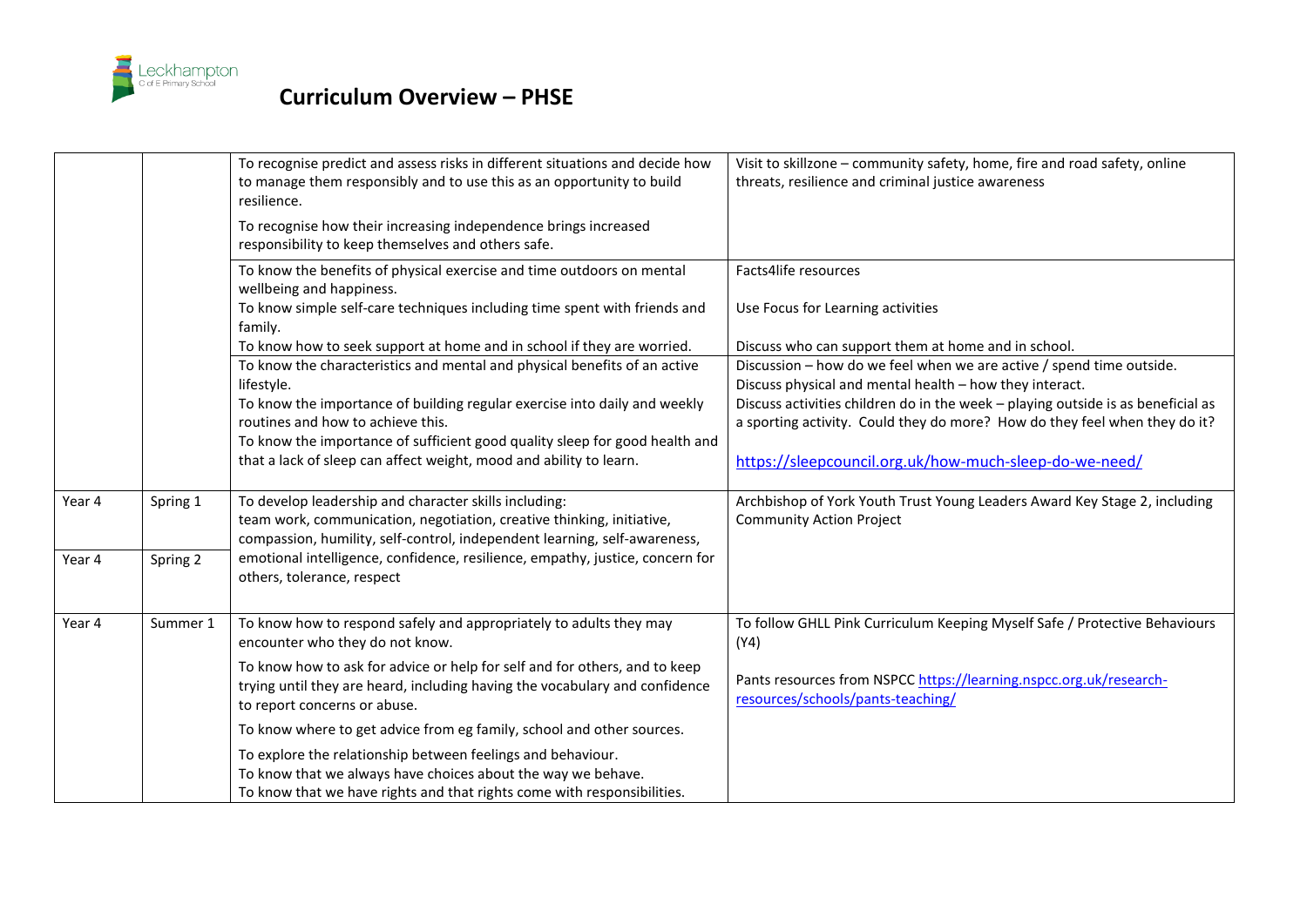

|        |          | To recognise and trust their internal measurements of safety.<br>To develop and practise using safety strategies and support network                                                                                                                                                                                                                                                                                                                                                                                                                                                                                                                                                                                                                                                                                                                                                                                                                                                                                |                                                                                                                                                                                                                                                                                                                                                                                                                                                                                     |
|--------|----------|---------------------------------------------------------------------------------------------------------------------------------------------------------------------------------------------------------------------------------------------------------------------------------------------------------------------------------------------------------------------------------------------------------------------------------------------------------------------------------------------------------------------------------------------------------------------------------------------------------------------------------------------------------------------------------------------------------------------------------------------------------------------------------------------------------------------------------------------------------------------------------------------------------------------------------------------------------------------------------------------------------------------|-------------------------------------------------------------------------------------------------------------------------------------------------------------------------------------------------------------------------------------------------------------------------------------------------------------------------------------------------------------------------------------------------------------------------------------------------------------------------------------|
| Year 4 | Summer 2 | To appreciate diversity in our community and beyond.<br>To show respect for people who are different and understand the things we<br>have in common.                                                                                                                                                                                                                                                                                                                                                                                                                                                                                                                                                                                                                                                                                                                                                                                                                                                                | $20th$ June – World Refugee Day<br>On the day, or in the weeks or days leading to it, read 'The Boy at the back of<br>the class' and discuss the themes (if already used in whole class reading,<br>revist the themes and have a class discussion)                                                                                                                                                                                                                                  |
|        |          | To know that differences and similarities between people arise from a<br>number of factors, including family, cultural, ethnic, racial and religious<br>diversity, age, sex, gender identity, sexual orientation, and disability (see<br>'protected characteristics' in the Equality Act 2010)<br>To understand that everyone is unique and it is OK to be different<br>To understand that people may seem different to each other but still have<br>many things in common.<br>To know that others' families, either in school or in the wider world,<br>sometimes look different from their family, but that they should respect<br>those differences and know that other children's families are also<br>characterised by love and care for them.<br>To know the characteristics of healthy family life, commitment to each<br>other, including in times of difficulty, protection and care for children and<br>other family members, the importance of spending time together and<br>sharing each other's lives. | Discuss the different protected characteristics. Discuss prejudice based<br>language.<br>Discuss ways in which they are unique. Discuss ways in which they are<br>similar. Watch clips of children who have different lives (My Life - CBBC) and<br>discuss similarities and differences.<br>Read 'And Tango makes Three' and 'King and King'.<br>Think about different families and discuss what is important. Use Different<br>Families, Same Love poster and Stonewall training. |
| Year 5 | Autumn 1 | To know that in school and in wider society they can be expected to be<br>treated with respect by others, and that in turn they should show due<br>respect to others, including those in positions of authority.<br>To recognise that their behaviour can affect other people.<br>To know how to judge whether what they are feeling and how they are<br>behaving is appropriate and proportionate.<br>To know the conventions of courtesy and manners<br>To know how to recognise and talk about their emotions, including having a                                                                                                                                                                                                                                                                                                                                                                                                                                                                                | To recap the school rules - Be kind, be respectful, be the best you can be -<br>and understand how these rules help them.<br>Teach Superb Walking - Smart, silent, single-file<br>Teach Stop and Look.<br>Understand that they will get recognition for making the right choices and<br>going above and beyond.<br>Facts4Life resources                                                                                                                                             |
|        |          | varied vocabulary of words to use when talking about their own and others'<br>feelings.                                                                                                                                                                                                                                                                                                                                                                                                                                                                                                                                                                                                                                                                                                                                                                                                                                                                                                                             | Riding the Ups and Downs - Emotional Barometer                                                                                                                                                                                                                                                                                                                                                                                                                                      |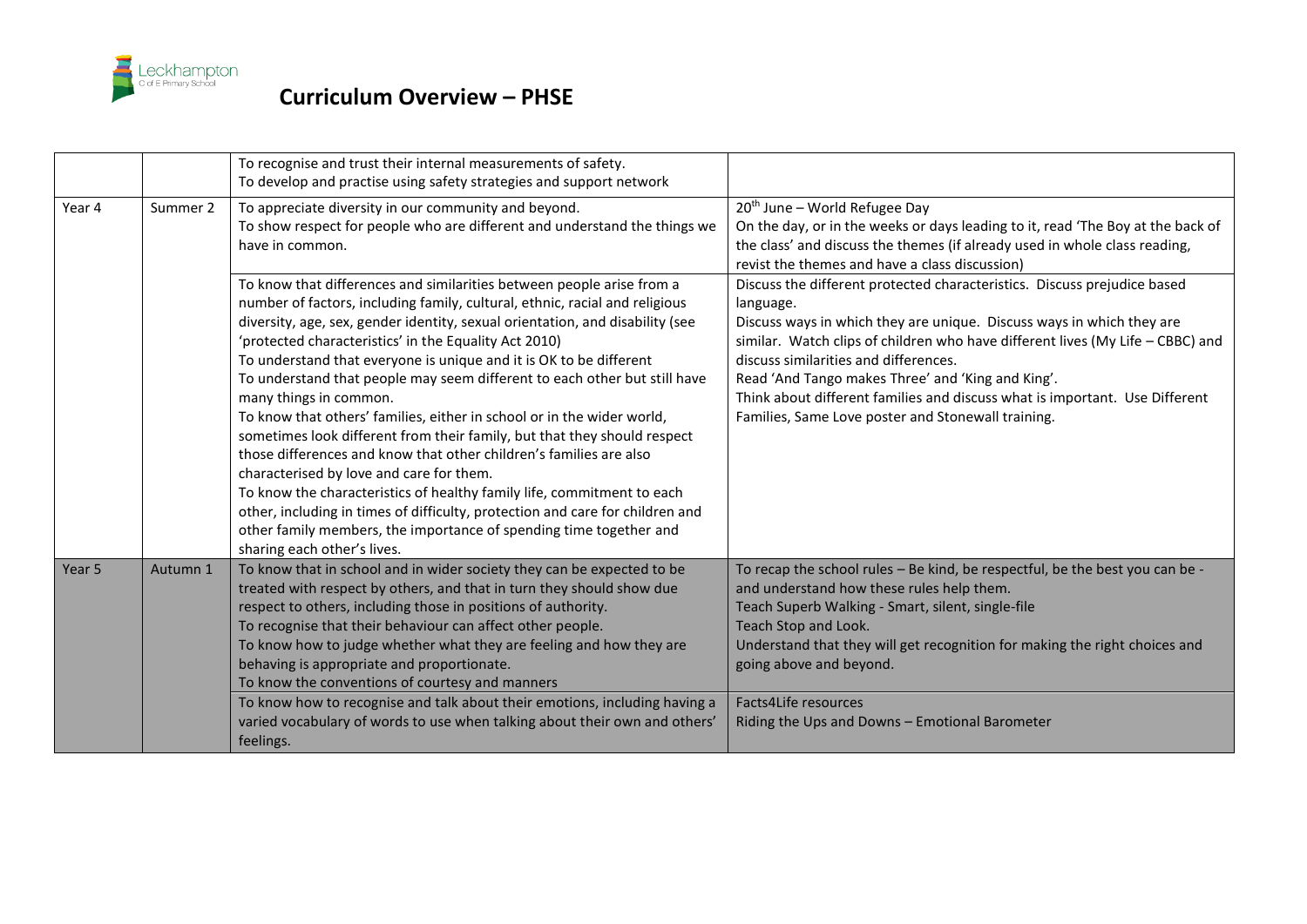

|        |          | To take responsibility for looking after the school environment or the needs<br>of others.                                                                                                                                                                                                                                                                                                                                                                                                                                                                                                                                      | Children choose to be part of the Playleaders scheme or part of the litter<br>picking team and receive training.<br>They have a rota and take responsibility for fulfilling the roles.                                                                                                                                    |
|--------|----------|---------------------------------------------------------------------------------------------------------------------------------------------------------------------------------------------------------------------------------------------------------------------------------------------------------------------------------------------------------------------------------------------------------------------------------------------------------------------------------------------------------------------------------------------------------------------------------------------------------------------------------|---------------------------------------------------------------------------------------------------------------------------------------------------------------------------------------------------------------------------------------------------------------------------------------------------------------------------|
|        |          | British Value - Democracy / understand democratic parliamentary system                                                                                                                                                                                                                                                                                                                                                                                                                                                                                                                                                          | Whole school talk on Parliamentary Democracy (outside speaker)<br>Pupil Parliament members to visit House of Parliament and present an<br>assembly.                                                                                                                                                                       |
| Year 5 | Autumn 2 | To know about different types of bullying (including cyberbullying), the<br>impact of bullying, responsibilities of bystanders (primarily reporting<br>bullying to an adult) and how to get help.<br>To know the characteristics of friendships, including respect, truthfulness,<br>loyalty, trust, sharing interests and experiences and support with problems<br>and difficulties.<br>To know that bullying (including cyberbullying) has a negative and lasting<br>impact on mental wellbeing.<br>To know strategies to resist teasing or bullying, if they experience or<br>witness it, whom to go to and how to get help. | Anti-bullying week<br>Whole school assembly on anti-bullying week<br>Review of Anti-bullying Charter<br>https://www.ncab.org.au/bullying-advice/bullying-for-schools/<br>https://www.bbc.com/teach/class-clips-video/pshe-ks2--ks3-when-i-<br>worry-about-things/z7jyd6f - watch Being Bullied and Being a Bully          |
|        |          | To know that most friendships have ups and downs, and that these can<br>often be worked through so that the friendship is repaired or even<br>strengthened, and that resorting to violence is never right.<br>To know that isolation and loneliness can affect children and that it is very<br>important for children to discuss their feelings with an adult and seek<br>support                                                                                                                                                                                                                                               | Circle time discussions<br>https://www.nspcc.org.uk/what-we-do/news-opinion/loneliness-key-<br>concern-thousands-children/                                                                                                                                                                                                |
|        |          | To know the importance of respecting others, even when they are very<br>different from them (for example, physically, in character, personality or<br>backgrounds), or make different choices or have different preferences or<br>beliefs.                                                                                                                                                                                                                                                                                                                                                                                      | Use 'Same but Different' video clips https://www.bbc.com/teach/class-<br>clips-video/pshe-ks2-same-but-different/zn87vk7 (cerebral palsy,<br>diabetes, epilepsy, dyslexia) to start discussions about difference.<br>Read 'Julian is a Mermaid' or '10000 dresses' - use Stonewall training.<br>Watch Ade Adepitan video. |
|        |          | To show compassion and play an active part in the in the life of the school<br>and wider community.<br>To develop kindness and generosity and understand that being kind can<br>improve our own wellbeing.                                                                                                                                                                                                                                                                                                                                                                                                                      | Use video https://m.youtube.com/watch?v=9rPsJdO1PeE to start discussion<br>Advent Kindness Calendar http://maketodayhappy.co.uk/kindness-advent-<br>calendar-december-2018<br>(adapt to suit class and dates - liaise with years 1 and 3)                                                                                 |
| Year 5 | Spring 1 | British Values - tolerance, respect, democracy, rule of law, individual liberty<br>To understand the British Values.<br>$\bullet$                                                                                                                                                                                                                                                                                                                                                                                                                                                                                               | Use Leckhampton British Values materials                                                                                                                                                                                                                                                                                  |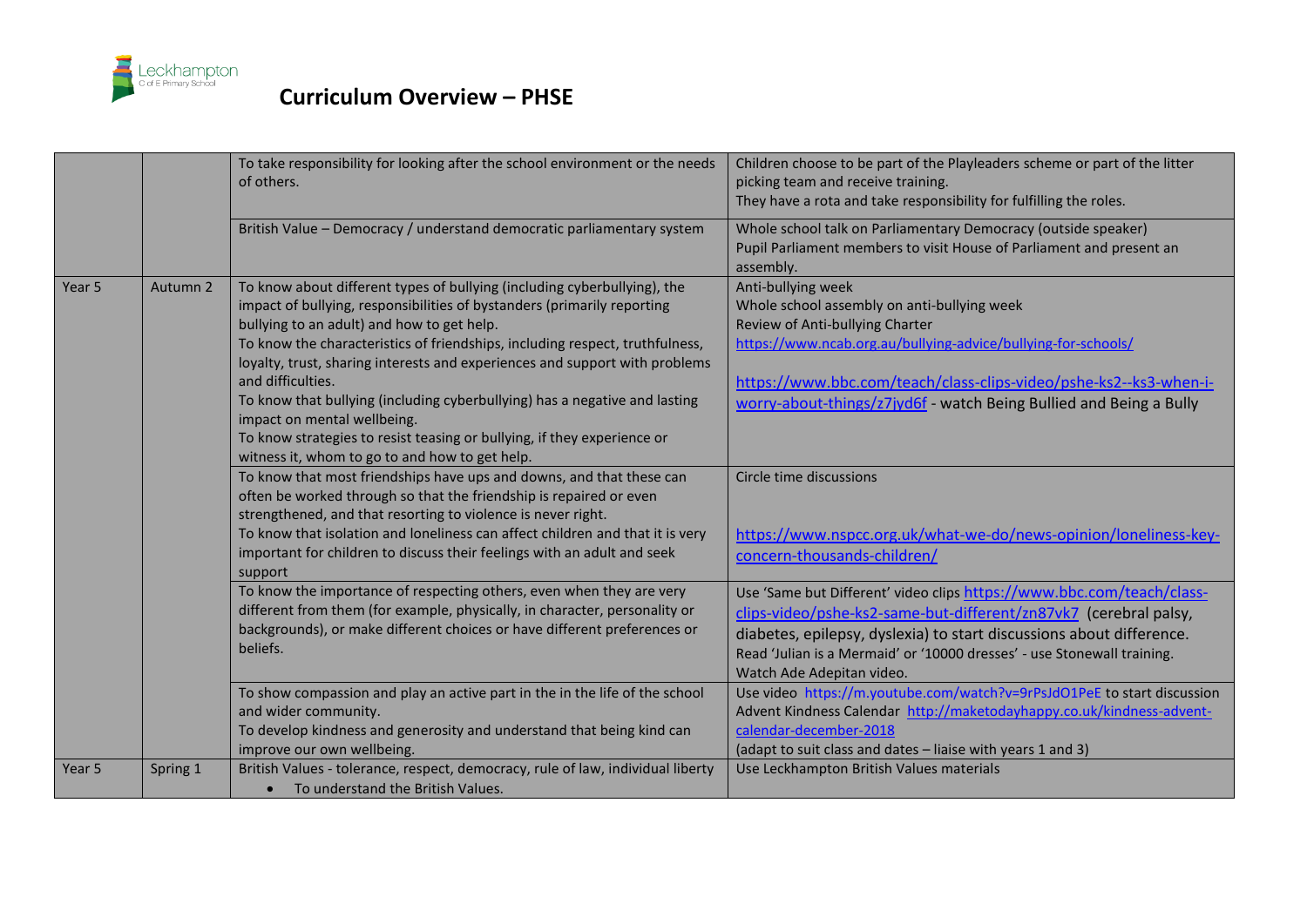

|        |          | To understand how people in the past have fought for British                  |                                                                               |
|--------|----------|-------------------------------------------------------------------------------|-------------------------------------------------------------------------------|
|        |          | Values.                                                                       |                                                                               |
|        |          | To learn about Christian Aid and how it encourages people to                  |                                                                               |
|        |          | stand up for what they believe in $-$ justice.                                |                                                                               |
|        |          | To consider how small actions can make a difference.                          |                                                                               |
|        |          | To know that stable, caring relationships, which may be of different types,   | Childline                                                                     |
|        |          | are at the heart of happy families, and are important for children's security |                                                                               |
|        |          | as they grow up.                                                              | https://learning.nspcc.org.uk/media/1618/childline-poster-wallet-             |
|        |          | To know how to recognise if family relationships are making them feel         | cards-primary-schools-english.pdf                                             |
|        |          | unhappy or unsafe, and how to seek help or advice from others if needed.      |                                                                               |
|        |          | To know that marriage/ civil partnership represents a formal and legally      | Children need to understand that marriage and civil partnership are different |
|        |          | recognised commitment of two people to each other which is intended to        | legal ways that 2 people can make a commitment to each other. They need       |
|        |          | be lifelong.                                                                  | to understand that it can be between a man and a woman, a man and a man       |
|        |          | To know that two people who love and care for one another can be in a         | or a woman and a woman. They also need to understand that not all people      |
|        |          | committed relationship and not be married or in a civil partnership.          | in a committed relationship are married or in a civil partnership.            |
|        |          |                                                                               | It is important that they understand that they are all as important as each   |
|        |          |                                                                               | other (this was also covered in Y3)                                           |
|        |          | To know what a stereotype is, and how stereotypes can be unfair, negative     | International Women's Day                                                     |
|        |          | or destructive                                                                | https://womenyoushouldknow.net/downloadable-stem-role-models-                 |
|        |          |                                                                               | posters/                                                                      |
|        |          |                                                                               | Look at gender equality around the world https://connecting-                  |
|        |          |                                                                               | classrooms.britishcouncil.org/sites/default/files/gender equality.pdf         |
|        |          |                                                                               | Discuss prejudice based language. Ensure that this is appropriate for current |
|        |          |                                                                               | cohort - use their experience to guide the discussion. Use Stonewall          |
|        |          |                                                                               | resources.                                                                    |
|        |          |                                                                               | http://the-classroom.org.uk/wp-content/uploads/2011/07/PSHE-Respect-          |
|        |          |                                                                               | THT1.pdf                                                                      |
| Year 5 | Spring 2 | To know key facts about puberty and the changing adolescent body,             | Covered during science lessons                                                |
|        |          | particularly from age 9 through to age 11, including physical and emotional   |                                                                               |
|        |          | changes.                                                                      |                                                                               |
|        |          | To know about menstrual wellbeing including the key facts about the           |                                                                               |
|        |          | menstrual cycle.                                                              |                                                                               |
|        |          | To recognise, as they approach puberty, how people's emotions change and      | Facts4Life resources                                                          |
|        |          | how to deal with their feelings towards themselves, their family and others   | Riding the ups and downs - Emotional Barometer, The Language of Emotion       |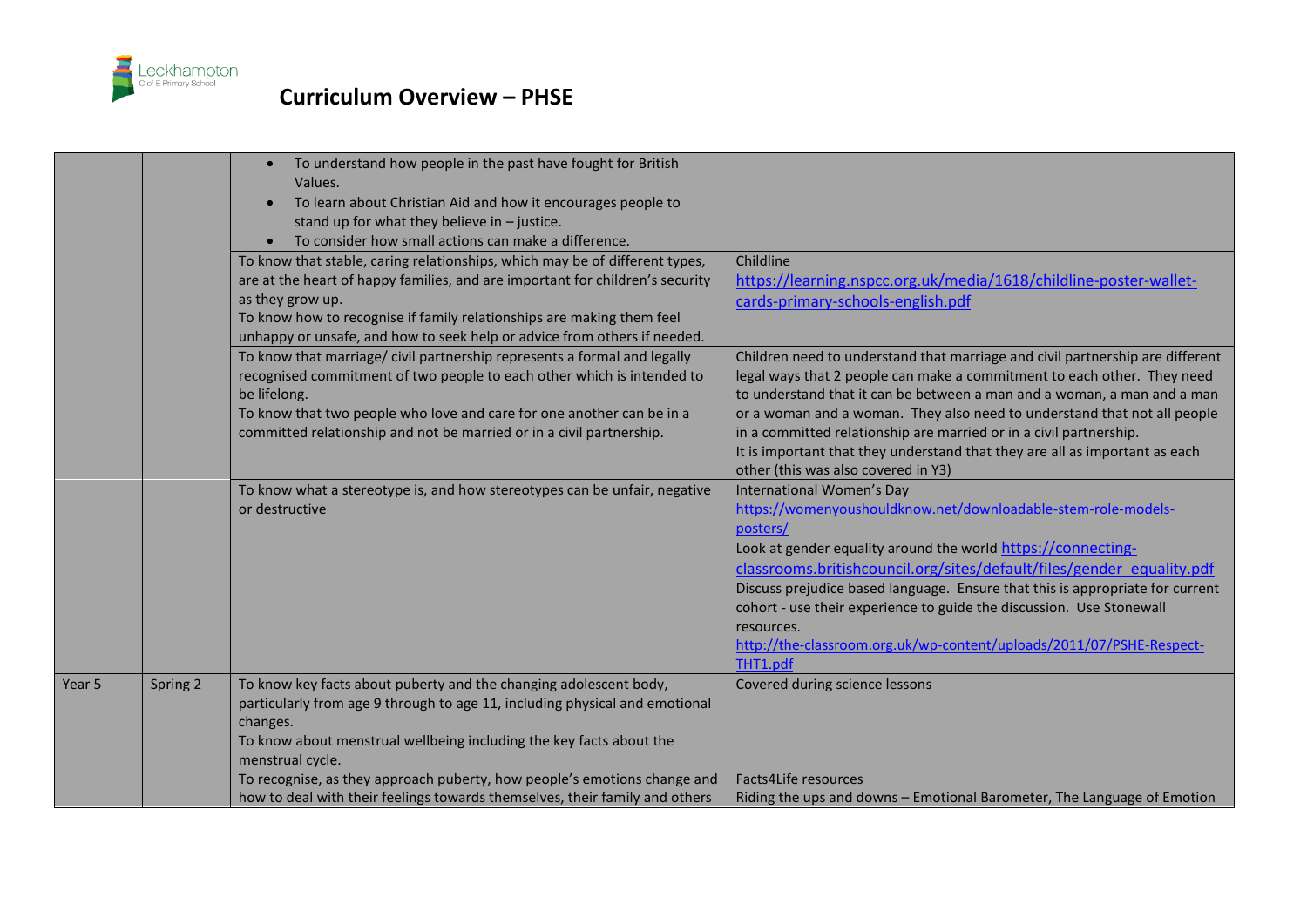

|                   |          | in a positive way.                                                                                         |                                                                                                 |
|-------------------|----------|------------------------------------------------------------------------------------------------------------|-------------------------------------------------------------------------------------------------|
|                   |          | To know the benefits of physical exercise and time outdoors on mental                                      | Facts4life resources                                                                            |
|                   |          | wellbeing and happiness.                                                                                   | Keeping balanced - Exploring anxiety                                                            |
|                   |          | To know simple self-care techniques including time spent with friends and                                  | Smoothing the Path - What is helpful and what is not                                            |
|                   |          | family.                                                                                                    |                                                                                                 |
|                   |          | To know how to seek support at home and in school if they are worried.                                     |                                                                                                 |
| Year 5            | Summer 1 | First aid- to know the concept of basic first aid and how to deal with<br>common injuries and emergencies. | Visitor from St John's Ambulance                                                                |
|                   |          | To know how to critically consider their online friendships and sources of                                 |                                                                                                 |
|                   |          | information including awareness of the risks associated with people they<br>have never met.                |                                                                                                 |
|                   |          | To know how information and data is shared and used online.                                                |                                                                                                 |
|                   |          | To know how to consider the effect of their online actions on others and                                   |                                                                                                 |
|                   |          | know how to recognise and display respectful behaviour online.                                             |                                                                                                 |
|                   |          | To know why social media, some computer games and online gaming, for<br>example, are age-restricted.       |                                                                                                 |
|                   |          |                                                                                                            |                                                                                                 |
| Year <sub>5</sub> | Summer 2 | To research, discuss and debate topical issues, problems and events that                                   | Use British Council resources to discuss issues based on the Sustainable                        |
|                   |          | are of concern to them and offer their recommendations to appropriate                                      | <b>Development Goals</b>                                                                        |
|                   |          | people.<br>To show active citizenship.                                                                     | https://connecting-classrooms.britishcouncil.org/classroom-<br>resources/collaborative-template |
|                   |          |                                                                                                            |                                                                                                 |
|                   |          |                                                                                                            | Use Greta Thunberg book - No one is too small to make a difference                              |
|                   |          | To learn that there are basic human rights shared by all peoples and all                                   | Recap Right of the Child book.                                                                  |
|                   |          | societies and that children have their own special rights set out in the                                   | https://www.savethechildren.org.uk/what-we-do/childrens-rights/united-                          |
|                   |          | United Nations Declaration of the Rights of the Child.                                                     | nations-convention-of-the-rights-of-the-child                                                   |
|                   |          | To understand that these universal rights are there to protect everyone and                                |                                                                                                 |
|                   |          | have primacy over both national law and family and community practices.                                    |                                                                                                 |
|                   |          | To learn that they have different kinds of responsibilities, rights and duties                             | Discussion - what responsibilities do they have - at home, at school. Do they                   |
|                   |          | at home, at school, in the community and towards the environment; to                                       | have responsibilities to the wider community / world? How can they                              |
|                   |          | develop the skills to exercise these responsibilities.                                                     | exercise these responsibilities?                                                                |
|                   |          |                                                                                                            | Perhaps have a mini project to show responsibility in different ways.                           |
|                   |          |                                                                                                            | Summer fair games                                                                               |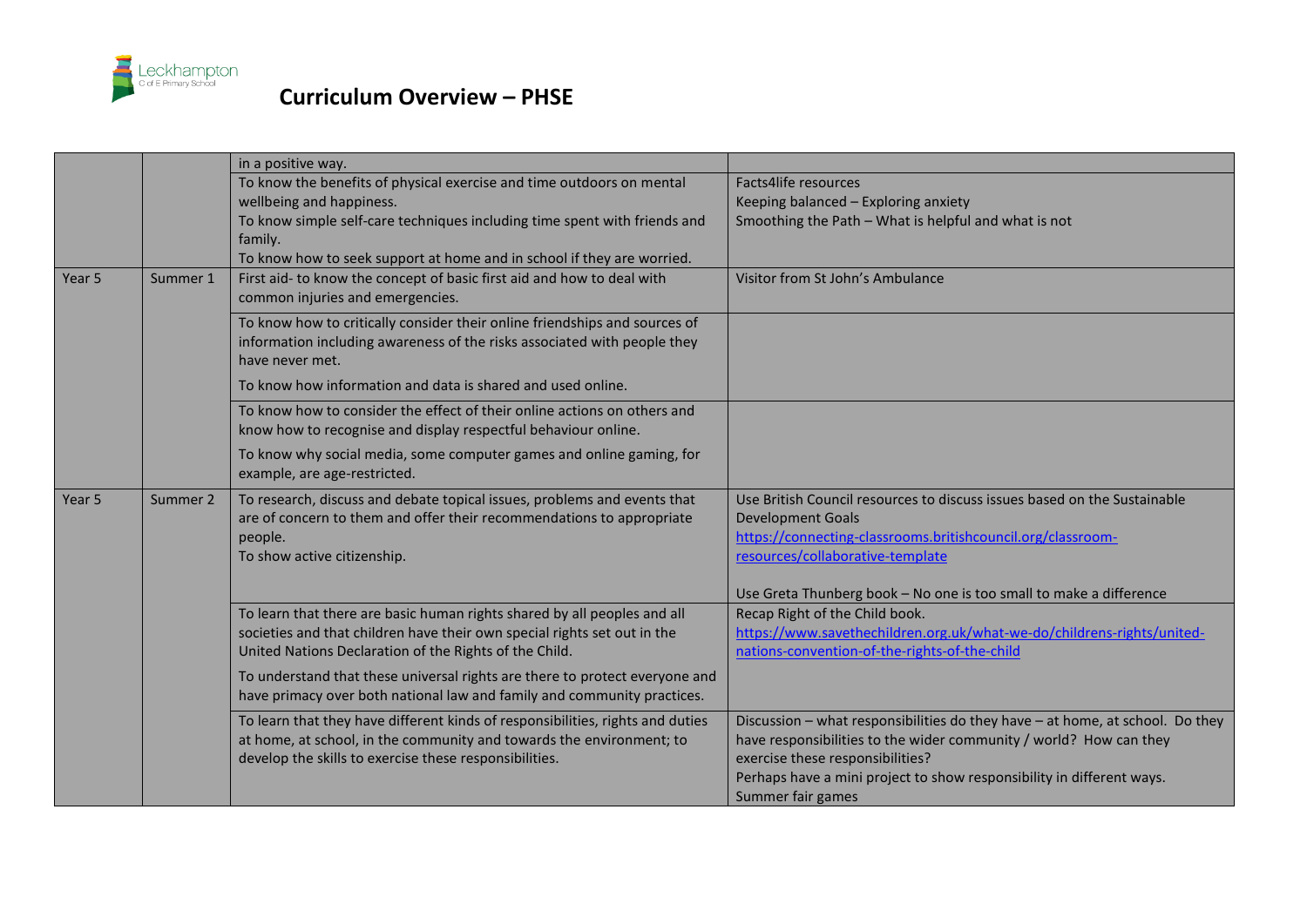

|                   |          | To appreciate diversity in our community and beyond.<br>To show respect for people who are different and understand the things we                                                                                                                                                                                                                                                                                                                                   | 20 <sup>th</sup> June - World Refugee Day                                                                                                                                                                                                                                                                       |
|-------------------|----------|---------------------------------------------------------------------------------------------------------------------------------------------------------------------------------------------------------------------------------------------------------------------------------------------------------------------------------------------------------------------------------------------------------------------------------------------------------------------|-----------------------------------------------------------------------------------------------------------------------------------------------------------------------------------------------------------------------------------------------------------------------------------------------------------------|
|                   |          | have in common.                                                                                                                                                                                                                                                                                                                                                                                                                                                     | On the day, or in the weeks or days leading to it, read 'Child I' and discuss the<br>themes                                                                                                                                                                                                                     |
| Year <sub>6</sub> | Autumn 1 | To know that in school and in wider society they can be expected to be<br>treated with respect by others, and that in turn they should show due<br>respect to others, including those in positions of authority.<br>To recognise that their behaviour can affect other people.<br>To know how to judge whether what they are feeling and how they are<br>behaving is appropriate and proportionate.<br>To know the conventions of courtesy and manners              | To recap the school rules - Be kind, be respectful, be the best you can be -<br>and understand how these rules help them.<br>Teach Superb Walking - Smart, silent, single-file<br>Teach Stop and Look.<br>Understand that they will get recognition for making the right choices and<br>going above and beyond. |
|                   |          | British Value - Democracy Individual Liberty, Mutual Respect and Tolerance<br>and understand democratic parliamentary system                                                                                                                                                                                                                                                                                                                                        | Pupils choose to apply for House Captains, Sports Captains, Pupil Parliament<br>and prepare speeches. Voting - thinking about each other's feelings.<br>Whole school talk on Parliamentary Democracy (outside speaker)<br>Pupil Parliament members to visit House of Parliament and present an<br>assembly.     |
|                   |          | To explore and critique how the media present information.                                                                                                                                                                                                                                                                                                                                                                                                          | Current affairs homework (all year)                                                                                                                                                                                                                                                                             |
|                   |          | To learn the rules and ways of keeping physically safe when cycling on<br>roads.<br>To recognise how their increasing independence brings increased<br>responsibility to keep themselves and others safe.                                                                                                                                                                                                                                                           | Bikeability<br>Walking home, cycling, going to the park - what to do in an emergency.                                                                                                                                                                                                                           |
|                   |          | To know how to recognise and talk about their emotions, including having a<br>varied vocabulary of words to use when talking about their own and others'<br>feelings.                                                                                                                                                                                                                                                                                               | Facts4Life resources<br>Riding the Ups and Downs - Emotional Barometer                                                                                                                                                                                                                                          |
|                   |          | To know how to recognise who to trust and who not to trust, how to judge<br>when a friendship is making them feel unhappy or uncomfortable, how to<br>manage these situations and how to seek help or advice from others, if<br>needed.                                                                                                                                                                                                                             | Discussion about friendships - begin to talk about transition to secondary                                                                                                                                                                                                                                      |
| Year <sub>6</sub> | Autumn 2 | To know about different types of bullying (including cyberbullying), the<br>impact of bullying, responsibilities of bystanders (primarily reporting<br>bullying to an adult) and how to get help.<br>To know the characteristics of friendships, including respect, truthfulness,<br>loyalty, trust, sharing interests and experiences and support with problems<br>and difficulties.<br>To know that bullying (including cyberbullying) has a negative and lasting | Anti-bullying week<br>Whole school assembly on anti-bullying week<br>Review of Anti-bullying Charter<br>https://www.ncab.org.au/bullying-advice/bullying-for-schools/                                                                                                                                           |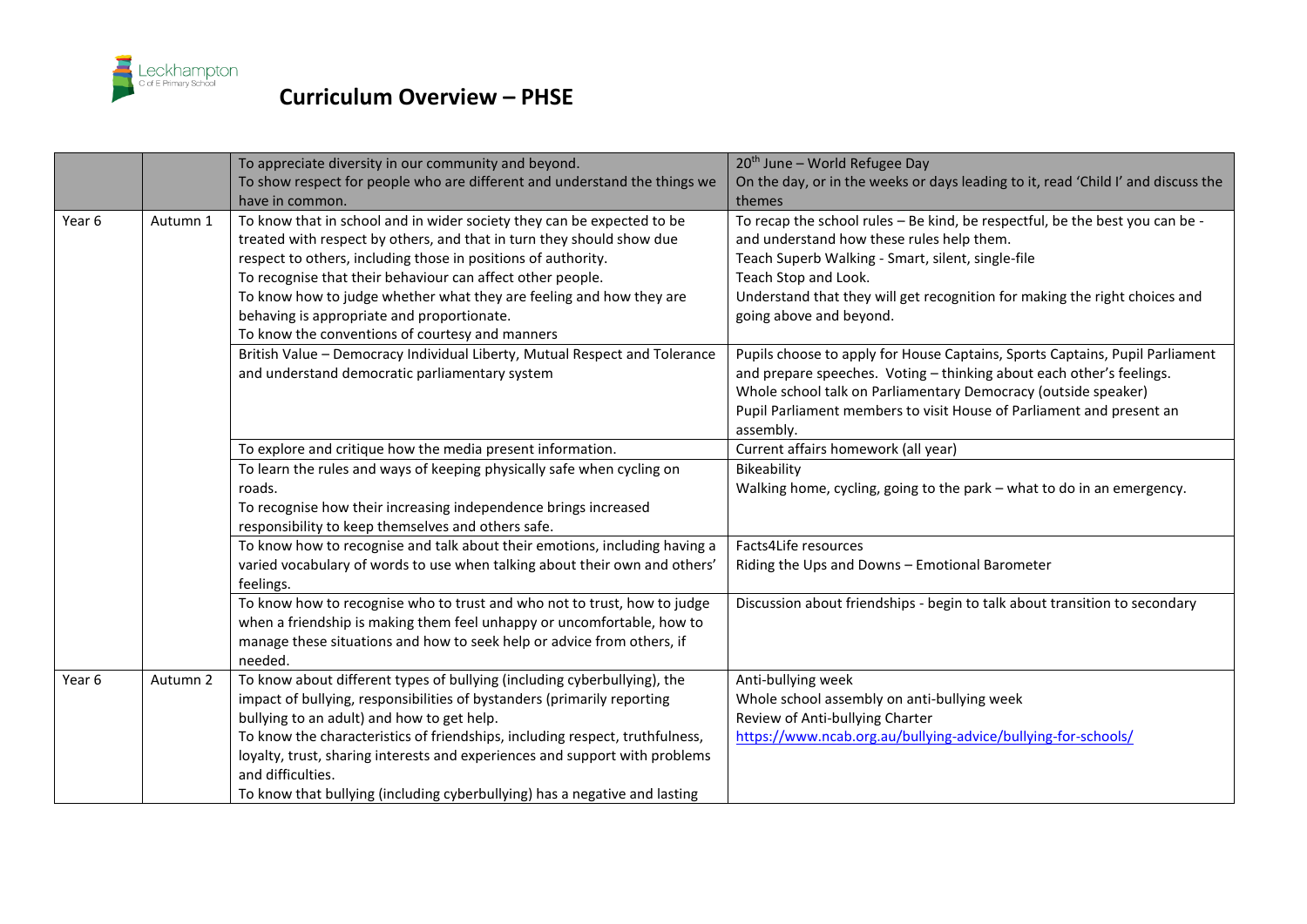

|        |          | impact on mental wellbeing.<br>To know strategies to resist teasing or bullying, if they experience or<br>witness it, whom to go to and how to get help.                                                                                                                                                                                                                                                                                                                     |                                                                                                                                                                                                         |
|--------|----------|------------------------------------------------------------------------------------------------------------------------------------------------------------------------------------------------------------------------------------------------------------------------------------------------------------------------------------------------------------------------------------------------------------------------------------------------------------------------------|---------------------------------------------------------------------------------------------------------------------------------------------------------------------------------------------------------|
|        |          | To know the importance of permission seeking and giving in relationships<br>with friends, peers and adults.                                                                                                                                                                                                                                                                                                                                                                  | Consider ways in which we give and seek permission.                                                                                                                                                     |
|        |          | To know the characteristics and mental and physical benefits of an active<br>lifestyle.<br>To know the importance of building regular exercise into daily and weekly<br>routines and how to achieve this.                                                                                                                                                                                                                                                                    | Think about the benefits of an active lifestyle. Discuss the pleasures of<br>different physical activity and time spent outdoors.                                                                       |
| Year 6 | Spring 1 | To research, discuss and debate topical issues, problems and events that<br>are of concern to them and offer their recommendations to appropriate<br>people                                                                                                                                                                                                                                                                                                                  | Use British Council resources to discuss issues based on the Sustainable<br><b>Development Goals</b><br>https://connecting-classrooms.britishcouncil.org/classroom-<br>resources/collaborative-template |
|        |          | To understand British Values tolerance and respect.<br>To know that differences and similarities between people arise from a<br>number of factors, including family, cultural, ethnic, racial and religious<br>diversity, age, sex, gender identity, sexual orientation, and disability (see<br>'protected characteristics' in the Equality Act 2010)<br>To understand what happens when people don't respect difference and<br>persecute others for their religion or race. | Holocaust Memorial Day (27 <sup>th</sup> January)<br>Read Anne Frank's story (hmd.org.uk)<br>Read about Sir Nicholas Winton (hmd.org.uk)<br>Present information in a phase worship                      |
|        |          | To know how to respond safely and appropriately to adults they may<br>encounter who they do not know.<br>To know how to ask for advice or help for self and for others, and to keep<br>trying until they are heard, including having the vocabulary and confidence<br>to report concerns or abuse.                                                                                                                                                                           | To follow GHLL Pink Curriculum Keeping Myself Safe / Protective Behaviours<br>(Y6)<br>Pants resources from NSPCC https://learning.nspcc.org.uk/research-<br>resources/schools/pants-teaching/           |
|        |          | To know where to get advice from eg family, school and other sources.<br>To explore the relationship between feelings and behaviour.<br>To know that we always have choices about the way we behave.<br>To know that we have rights and that rights come with responsibilities.<br>To recognise and trust their internal measurements of safety.<br>To develop and practise using safety strategies and support network                                                      |                                                                                                                                                                                                         |
|        |          | To know the benefits of physical exercise and time outdoors on mental<br>wellbeing and happiness.                                                                                                                                                                                                                                                                                                                                                                            | Facts4life resources<br>Smoothing the path - What is helpful and what is not                                                                                                                            |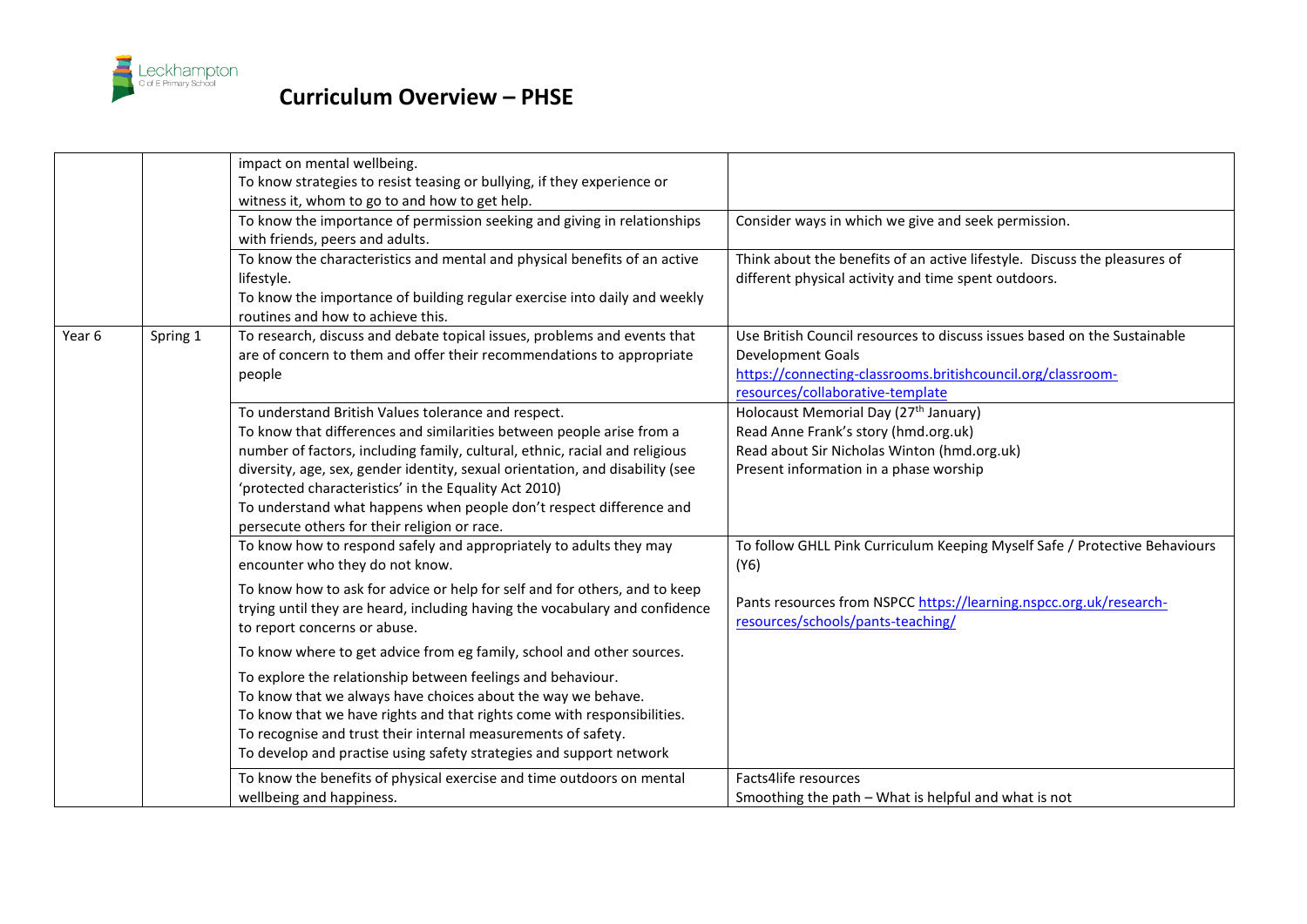

|        |          | To know simple self-care techniques including time spent with friends and       |                                                                |
|--------|----------|---------------------------------------------------------------------------------|----------------------------------------------------------------|
|        |          | family.                                                                         | Talk about Teens in Crisis and look at website                 |
|        |          | To know how to seek support at home and in school if they are worried.          |                                                                |
|        |          | To know it is common for people to experience mental ill health. For many       | Facts4life resources                                           |
|        |          | people who do, the problems can resolve if the right support is made            | Keeping Balanced - Exploring Worry                             |
|        |          | available and accessed, especially if they access support as early as possible. |                                                                |
| Year 6 | Spring 2 | To know that differences and similarities between people arise from a           | Use Stonewall DVD - 'FREE' with Workshop pack                  |
|        |          | number of factors, including family, cultural, ethnic, racial and religious     |                                                                |
|        |          | diversity, age, sex, gender identity, sexual orientation, and disability (see   |                                                                |
|        |          | 'protected characteristics' in the Equality Act 2010)                           |                                                                |
|        |          | British Values - tolerance, respect, democracy, rule of law, individual liberty | Use Leckhampton British Values materials                       |
|        |          | To understand the British Values - tolerance, respect, democracy,               |                                                                |
|        |          | rule of law, individual liberty                                                 |                                                                |
|        |          | To learn about the campaign 'Send My Sister to School' and how it<br>$\bullet$  |                                                                |
|        |          | promotes the British Values.                                                    |                                                                |
|        |          | To explore diversity in religion in our local area.                             |                                                                |
|        |          | To consider how Gloucestershire is promoting British Values                     |                                                                |
|        |          | To reflect on the power of tolerance and respect.                               |                                                                |
|        |          | To show compassion and play an active part in the in the life of the school     | 40 acts of kindness for Lent https://40acts.org.uk/wp-         |
|        |          | and wider community.                                                            | content/uploads/2019/01/40acts-Schools-Challenge-card-2019.pdf |
|        |          | To develop kindness and generosity and understand that being kind can           | (adapt to suit class and dates - liaise with year 2)           |
|        |          | improve our own wellbeing.                                                      |                                                                |
|        |          | To know the risks associated with an inactive lifestyle (including obesity).    | Cover through science lessons                                  |
|        |          | To know the characteristic of a poor diet and risks associated with             |                                                                |
|        |          | unhealthy eating and other behaviours (eg the impact of alcohol on diet or      |                                                                |
|        |          | health).                                                                        |                                                                |
|        |          | To know how to recognise early signs of physical illness such as weight loss,   | Smoking, alcohol and drugs misuse powerpoint in resources.     |
|        |          | or unexplained changes to the body.                                             |                                                                |
|        |          | To know the facts about legal and illegal harmful substances and associated     |                                                                |
|        |          | risks, including smoking, alcohol use and drug taking.                          |                                                                |
|        |          | To know the importance of sufficient good quality sleep for good health and     | https://sleepcouncil.org.uk/how-much-sleep-do-we-need/         |
|        |          | that a lack of sleep can affect weight, mood and ability to learn.              | https://sleepcouncil.org.uk/teen-sleep/                        |